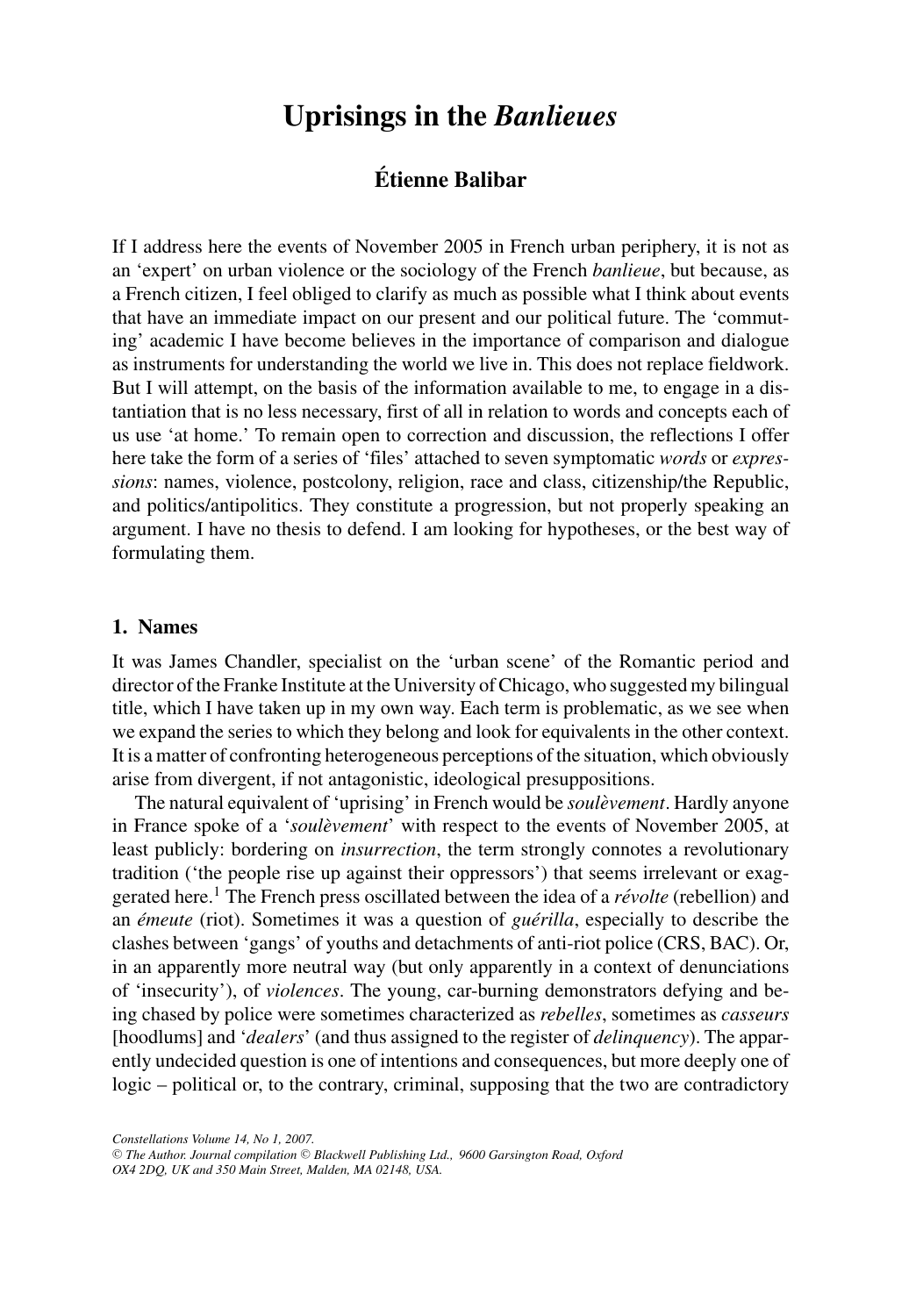in a context of radical social as well as symbolic exclusion. Some observers were tempted to see the riots or revolts in French cities and suburbs not only as an illustration of the functions of *illegalism*, but as the resurgence in the 'post-political' (and also post-democratic, postcolonial, post-national) age of the archaic figure of the 'bandit,'<sup>2</sup> regarded by historians as characteristic of the 'pre-political age,' the recurring social crisis that preceded (and in certain respects explains) the formation of the modern state and its (national) monopoly on legitimate violence.

The term *banlieue* poses completely different problems. We cannot consider it the equivalent of the American 'suburb' (from the Latin *suburbia*, which would correspond more to *faubourgs* and evokes wealth or at least prosperity), given by the dictionaries. The sociological equivalent would rather be *inner cities*, owing to inverse urban logics. The already-old debate on the problems that lead to conditions of exclusion and the double movements of social and racial exclusion in European and American society almost imposes the analogy *banlieue-*ghetto. Owing to the importance of the postcolonial dimension and the way it tends to reproduce a sort of *apartheid* in Europe on the level of citizenship that 'sets apart' populations of immigrant origin, I would propose the equivalent of *townships*, in the sense the term had (and retains) in South Africa. But perhaps at bottom it is a matter of a specifically French reality: the important thing would then be the fact that, in our current usage, *banlieue* connotes not only a conflictual, divided reality, but the *proximity of extremes.* This point is politically important. For there are *banlieues* and *banlieues*, often geographically very close to one another but separated by a social abyss and a permanent antagonism (which feeds the policies of territorial management and municipal and local power struggles): some are rich, even very rich (Interior Minister Nicolas Sarkozy belongs to one of these, Neuilly-sur-Seine, and has made it his 'fief' and his 'showcase'); others are symbols of poverty, the decline of public services, the relegation of ethnic minorities and poor whites, unemployment and stigmatization, and 'inter-communal' tensions. In many respects, even if the riots extended to other urban areas (especially outside Paris), it was this clash *within the banlieue*, between the two worlds it contains, that was characteristic. Not only do unacknowledged frontiers separate one kind of *banlieue* from the others; *the* '*banlieue*' *as such is a frontier*, *a border-area and a frontline*. It forms a periphery at the very center of the great metropolitan areas. It materializes what I have elsewhere called the displacement of frontiers toward the center.<sup>3</sup>

And yet, revealing as it is, this semantics of the French-style *banlieue* is not wholly satisfactory. It conceals two other dimensions that brutally short-circuit the local and the global and are characteristic of the contemporary world. On the one hand, we must in effect descend to a lower level: what 'burns' concretely (cars, public buildings) and metaphorically (is ignited with rage) is never a municipality, but a *cité* or *quartier* (housing project or district), like the 'Cité des Bosquets' at Montfermeil or the 'Cité du Val-Fourré' at Mantes-la-Jolie ... It is the *cité*, with its history and its solidarities, that is the 'subject' of violence, claimed by the young rioters as a place of origin, stigmatized by politicians, police, employers, chosen as a 'target' of social policy and the terrain of police 'raids.' It is what can be usefully compared to a 'ghetto' – with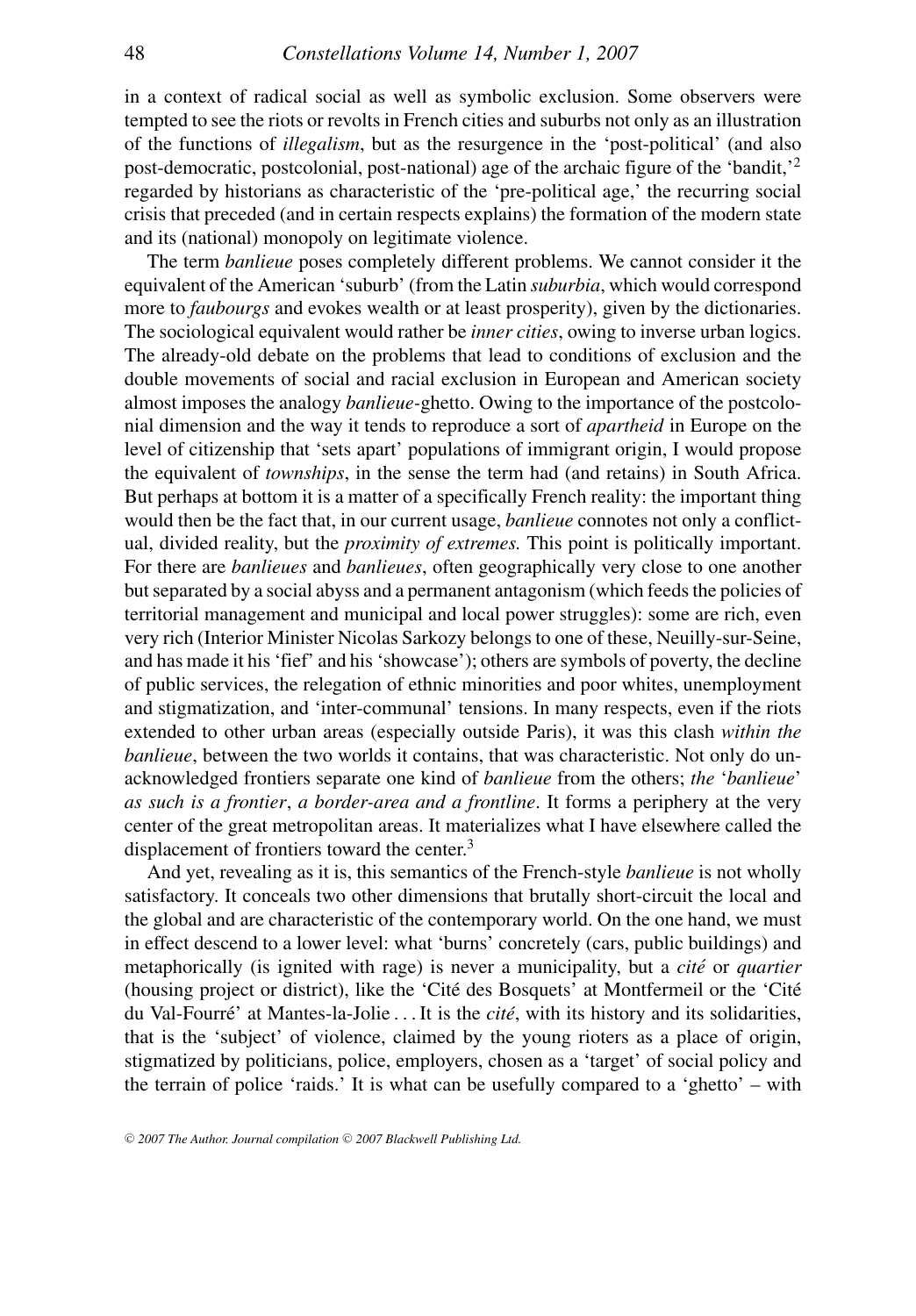necessary specifications of degree and history.<sup>4</sup> However, on the other hand, at least in the French context, precisely these ghettoized *banlieues* (and within the *banlieues* the *cites´* built to contain and isolate heterogeneous populations) correspond to what, from another perspective, Saskia Sassen has called 'global cities.'5 We would have to speak of global *banlieues*, whose demographic composition and movements reflect the contradictions of globalization and their local projection. This also explains what at first glance seems to be the disproportionate resonance of the events outside France: they seem to illustrate a type of revolt, perhaps of struggle, that is being generalized transnationally – a 'revolt of the excluded,' if not a 'molecular civil war,' that forms the horizon of the 'great migration.'<sup>6</sup>

### **2. Violence**

It is nevertheless necessary to return to the characterization of the 'violence' that was produced in November insofar as this term, now employed constantly (we live, it is said, in an age of the multiplication of violence and insecurity), is used in a highly selective and in any case never neutral way. A series of problems gravitates around the level and forms of violence, and they are decisive for understanding the political meaning of what caused the French *banlieues* to 'rise up.' For if there can be no doubt that it was a political *event*, it is not obvious that it was a matter of (collective) political *action*. Who were its actors? Whom or what were they aiming at? With what intentions and – possibly very different – effects? To what extent is this violence the symptom, indeed the mirror of the functioning of the French political system?

It is necessary first of all to ask whether this violence was spontaneous or, to the contrary, provoked, even deliberately planned. To be sure, as is said, the local materials were highly combustible and the preconditions for a new explosion (on the model of 1982 in Minguettes, 1990 at Vaulx-en-Velin, 1991 at Mantes-la-Jolie, etc.) had long existed. The government knew this perfectly well. So well that, observing how riots were set off (taking up and amplifying a well-known scenario of vandalism by outof-school, out-of-work youths) by the Interior Minister's 'challenge' and the tragic outcome of a manhunt typical of routine police practices, we have to ask if it did not in fact seek to touch off an episode of 'criminal' violence to boost its own legitimacy and law-and-order propaganda.<sup>7</sup>

When speaking of the 'government,' let us not forget that it was torn at the time by an inexpiable rivalry between its two heads, Prime Minister Villepin and Interior Minister Sarkozy. Each had his 'strategy,' in part directed against the other, but converging on the ground in a single series of provocations. The 'Villepin' strategy was a parody of civil war; its visible (and risible) tip was the proclamation of a state of emergency based on legislation dating from the Algerian War (1955), previously used just once (in 1984 on the occasion of neocolonial clashes in New Caledonia).8 Here it was a matter of stirring up typically illegitimate violence, associated with the figure of the internalforeign enemy (facilitating deportations in particular), in order to stage a simulacra of re-establishing state authority and the 'monopoly of legitimate violence.' Obviously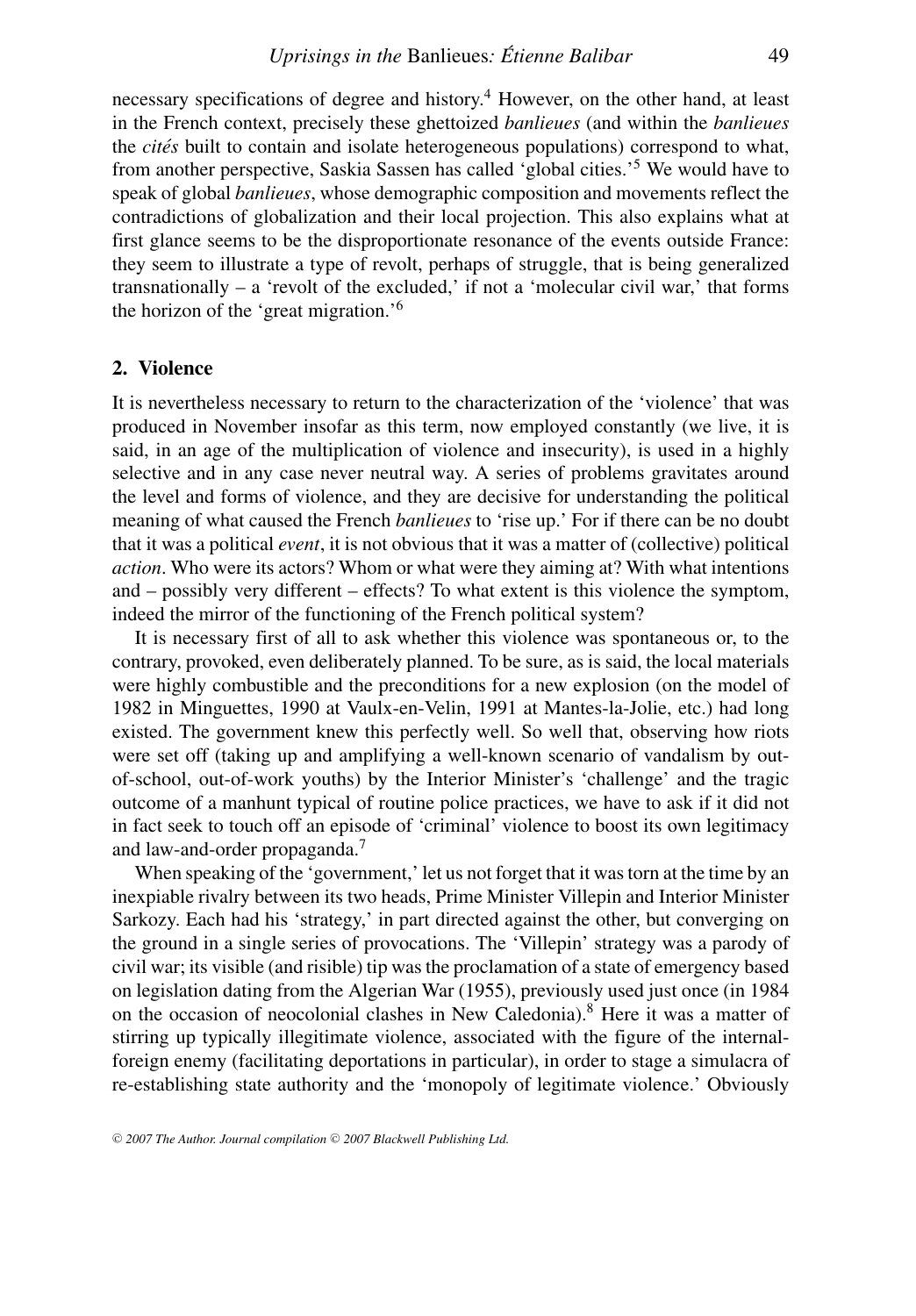this is dangerous game, prone on the one hand to ridicule, on the other to slipping out of its instigators' control ... The 'Sarkozy' strategy, since extended in the struggle against illegal immigration, has entered into memory above all through the Interior Minister's 'inopportune' statements: generalizing insults and repeated appeals to the racist sentiments of poor whites. This also helped amplify the violence, the better to take credit for mastering it, but with another accent – that of 'realism,' indeed 'responsibility.' The same minister with the petty macho posturing presented himself as the architect of a solution to the problem of ethnic diversity and religious intolerance, pleading for a certain recognition of the fact of multiculturalism, choosing Muslim notables as interlocutors and intercessors, and trying to enroll parents against their children in the name of defending authority and social order.

But having noted the element of provocation and calculation that played a not inconsiderable role in the unfolding of the events, it is necessary to return to a more enduring and determining reality: the endemic violence of relations between the police and '*banlieue* youth' (itself a stereotyped category that always includes racial stigmatizations: blacks and Arabs, though not only them). This violence, sometimes compared to a 'war' or 'urban guerilla warfare,' is a polymorphous phenomenon that constitutes the most visible fact of the *condition of violence* in which the populations of the ghettoized *cités* live, its roots in structural causes like the accelerated deterioration of the urban environment and public services, massive, long-term unemployment, ethnic and geographical stigmatization (to be 'from Sevran' or even 'from the 93rd' [Seine-Saint-Denis, northeast of Paris] is to see the doors closed to employment, recognition, and social mobility out of hand), delinquency (including the drug economy), at once practiced and suffered. Undisputed studies have shown the extent to which the behavior of the police in the *banlieues* toward the residents they harass and who provoke or resist them bears a mimetic dimension. At the limit, police squads act like gangs fighting other gangs in an escalation of virile exhibitionism – the difference being that they are armed, sent by the state into 'hostile territory,' and that their own disproportionate violence (insults, beatings, shootings, arrests, detentions, threats) is inscribed within a more general process of intimidation, profiling, and harassment of legal and illegal immigrants.<sup>9</sup> Here the *incivility* so often invoked as a social scourge is for the most part on the side of the state and its representatives. This combination of social suffering<sup>10</sup> and the instrumentalization of the values of order and legality, this tendential substitution of *law and order* for the *social* and the *economic*, this perversion of the notion of the 'rule of law' explains another important aspect of the situation in the *banlieues* that must never be lost from view: the resistance of families in solidarity with their children, although they are constantly called on to denounce them,  $\frac{11}{11}$  and the activity of associations, municipal representatives, and teachers – or some of them. Violence is not the whole of life in the *banlieue*, or, more precisely, the *banlieue* creates other forms of struggle against violence than police repression.

Finally, what is striking in the development of violence in the *banlieues*is a paradoxical, hard-to-define combination of contradictory predicates. This violence, it is often said, is in part *self-destructive*. People asked more or less ingenuously: why do 'they'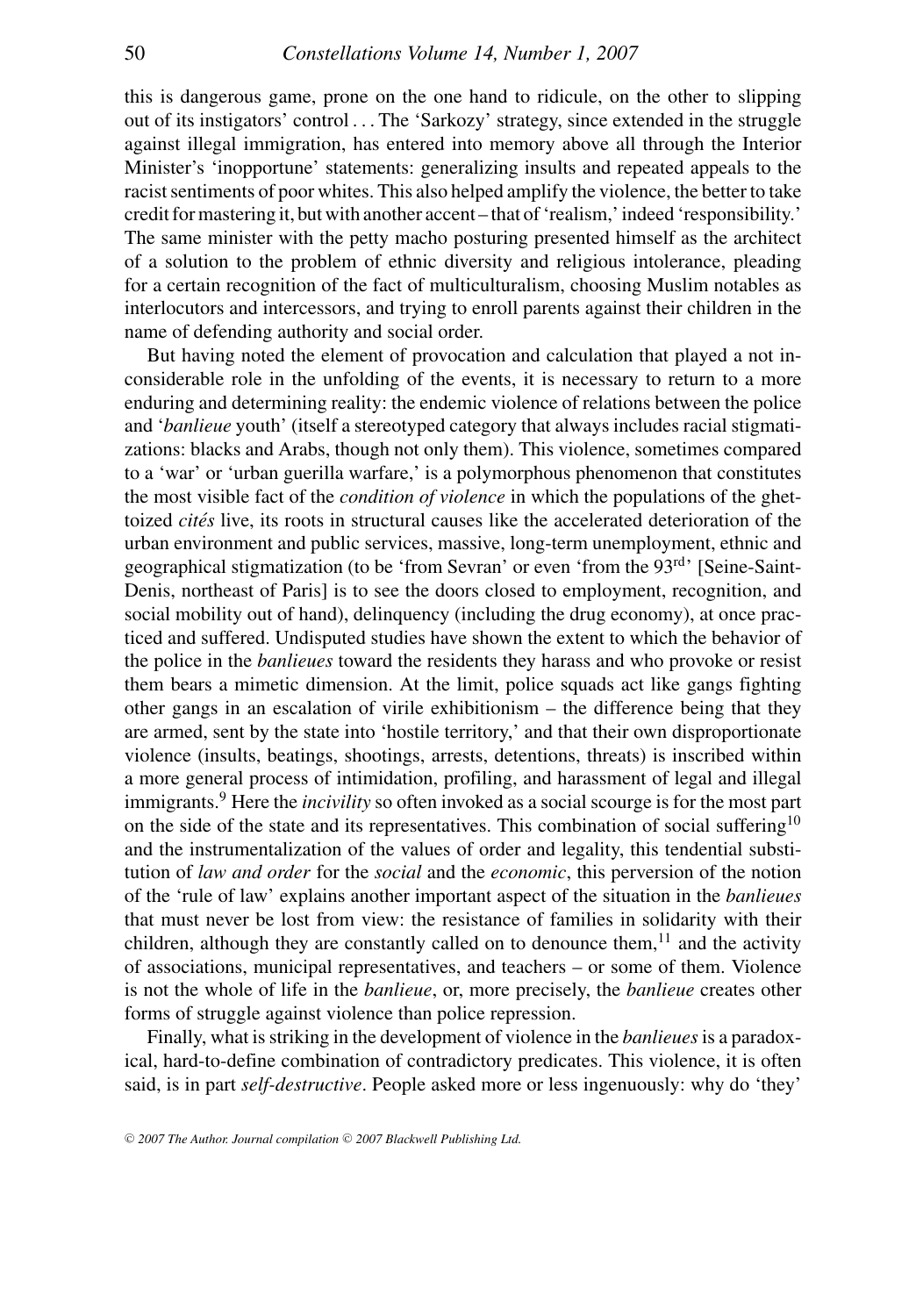burn their neighbors' and parents' cars, 'their' schools or those of the little brothers and sisters, 'their' sports facilities, 'their' means of transportation? And the notions of exclusion and despair are fused with those of nihilism and depersonalization. Here it is necessary to rigorously discuss the meaning of terms. The object of destruction is in large part a 'thing' from which the young rioters are contradictorily *excluded* as 'non-citizens,' to which they only have limited, illegitimate access, but of which they are *themselves a part*, that in a way is part of themselves and their identity. This is why they can be characterized neither as absolutely outside nor as really within the social system, but only in the paradoxical terms of an *internal exclusion*, which must produce its effects at the deepest levels of subjectivity. Here we encounter the idea of the *permanent state of exception*, proposed by Giorgio Agamben on the basis of his reflections on limit-situations in which the law is said to suspend its own effectiveness.<sup>12</sup> This model seems more satisfactory, in the event, than that of 'nihilist violence' developed by Enzensberger or even 'violence without an addressee' proposed by Bertrand Ogilvie regarding manifestations of extreme violence in our societies that exceed the means-end schema we are accustomed to making a cornerstone of our conception of rationality.13 Rather than a pursuit of nothingness or the dissolution of any political objective that can be represented or expressed in a 'rational' way, it would be a matter of violence *in search of* targets and adversaries that, in part, escape it or take a shape that is itself contradictory, ambivalent. We will find this confirmed in the way institutions – whether they have to do with the state, municipalities, public administration, but also 'civil society' as a complex of public opinion and networks of belonging – react to violence directed against the urban environment: they themselves inspire feelings of revolt, hate, or fear, but all these modalities of passion are overdetermined by the feeling that it is not a matter of an isolable danger, but, to the contrary, an expression of the becoming or the manifestation of what we 'ourselves' are (and that much more worrying for this reason). I will return to this point in conclusion.

On the basis of this deep ambivalence we can then try to isolate other striking features of the violence of November 2005. First of all, its relatively narrow *limits*. Without going so far as to suggest that it was subject to internal control (which would suppose a degree of organization and premeditation that was manifestly absent<sup>14</sup>), we must note that, compared to other, often invoked 'historical' episodes (the Brixton riots in London in 1981 and above all the riots in Watts and South Central Los Angeles in 1965 and 1992), and contrary to what television coverage suggested, this *highly spectacular* violence remained relatively limited in terms of its destruction and victims: three dead (including the two youths whose indirect murder by the police lit the powder), but no or very few attacks on persons. Instead, consumer items and symbolic places were destroyed (among which we must not forget that cars and buses are subject to periodic assaults within the framework of the generalized violence I spoke of above). This spectacular character, however, was in no way secondary; it marks the advent of a new age in which the means of mass communication acquire the role of *passive organizers* of social movements. Very shortly after the first episodes a 'national competition' arose between *cités*, towns, and regions<sup>15</sup> to appear on French and even international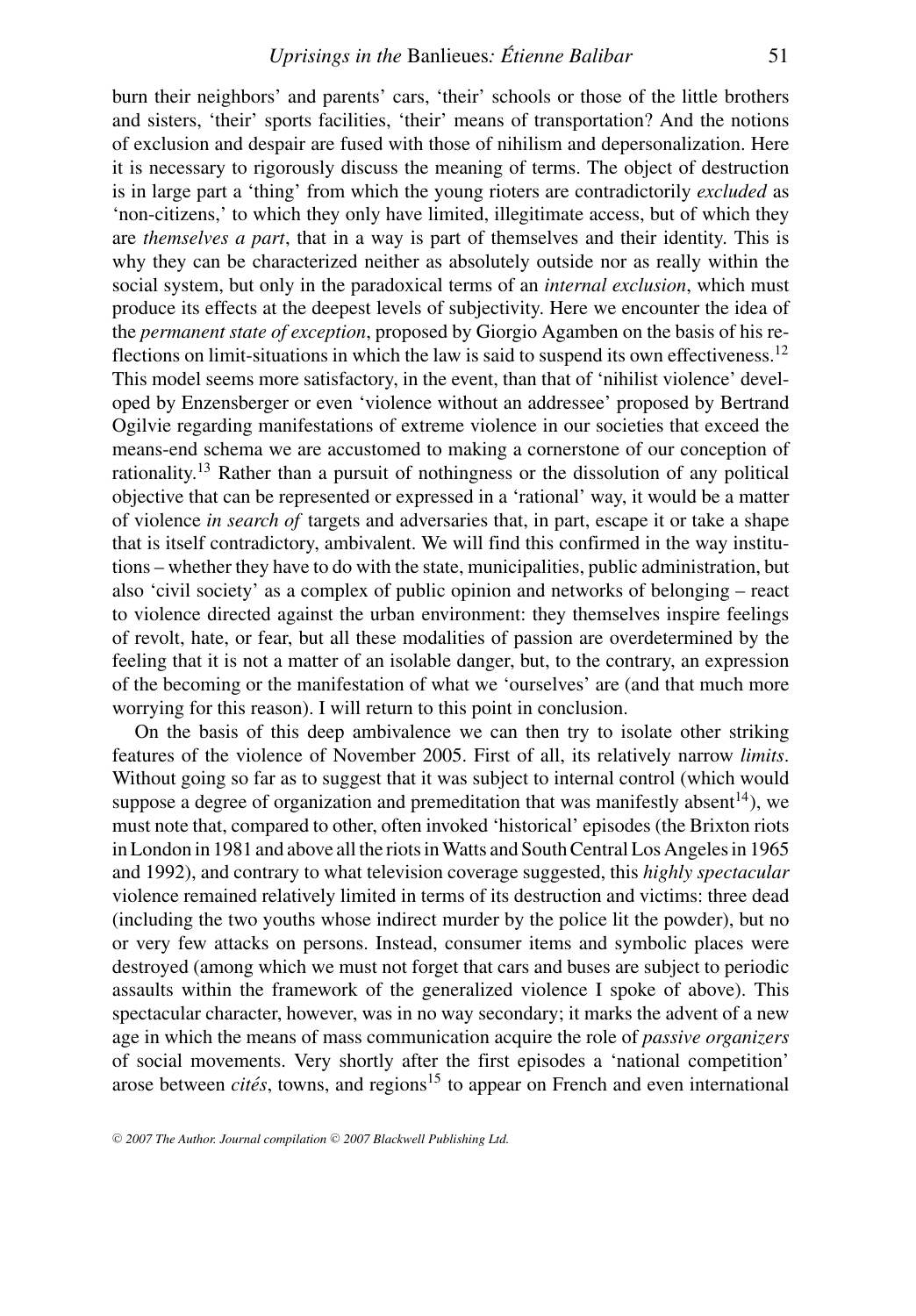television with the most spectacular scenes of 'civil war.' It is very hard to say 'who is using whom' in this process at the limits of the real and the virtual.<sup>16</sup> But what should be taken from this 'virtual violence' is that it *transforms* real, endemic social violence, to which it responds, *into spectacle*, thereby at once making it *visible* in its intensity and *invisible* its everydayness. It expresses a desperate will to affirm not so much a 'cause' or a 'project' as an *existence* that is constantly forgotten or denied by the surrounding society, using means proper to the experience of reality in contemporary society (there is no recognized existence other than that which can be represented, reproduced by the media). But these means are double-edged, for they return against those who use them by imposing a certain identity on them. In this sense reference to the 'practico-inert' and 'stolen praxis' in Sartre is as useful as reference to Debord's 'society of the spectacle' or Baudrillard's 'hyper-reality.'

#### **3. Postcolony**

It is by design that I now refer to this term that radicalizes the notion of a 'postcolonial' period or culture, popularized by the work of African philosopher Achille Mbembe.<sup>17</sup> The need to combine internal perception of the events unfolding on the French scene (where necessary correcting the historical and institutional inaccuracies of distant observers) with critical distantiation, an external view and a transnational perspective, is obvious. In this case it is also a matter of finding 'codes' to interpret the typical short-circuit between local determinations and actors, on the one hand, and the 'global' significations I alluded to above, on the other.

But before coming to Mbembe's intervention, it seems useful to refer to two others, almost contemporary, that also try to decenter our perspective, and in many respects complement Mbembe's. The first is Immanuel Wallerstein's in his essay "The French Riots: Rebellion of the Underclass."18 Wallerstein regards the French riots as typical of a phenomenon ineluctably produced by the combination of racism and poverty in the 'peripheries' of the world economy (of which the *banlieues* are a sort of reproduction within the very 'center'), where the contemporary politics of capitalism create growing social polarization. The reason we do not see riots everywhere all the time is nothing other than the vigilance of the dominant classes and the preventive repression they practice especially against youth, who have 'nothing to lose' since they have been pushed to despair and are likeliest to openly defy the established order. If there is a French specificity, it comes from the paradoxical combination of two factors. On the one hand, in a way that extends over centuries, France is an *immigration country*, whose population has grown through successive admissions, in the past from elsewhere in Europe, today from the whole world and especially the former colonies. On the other hand, France – whose political system has always drawn its legitimacy from the 'Revolution of the Rights of Man' – thinks of itself as *the country of universal values*, where discrimination as such is unthinkable. While this double characteristic could ideally lead to the invention of a form of multiculturalism equal to the challenges of the contemporary world, to the contrary it generates remarkable blindness about its own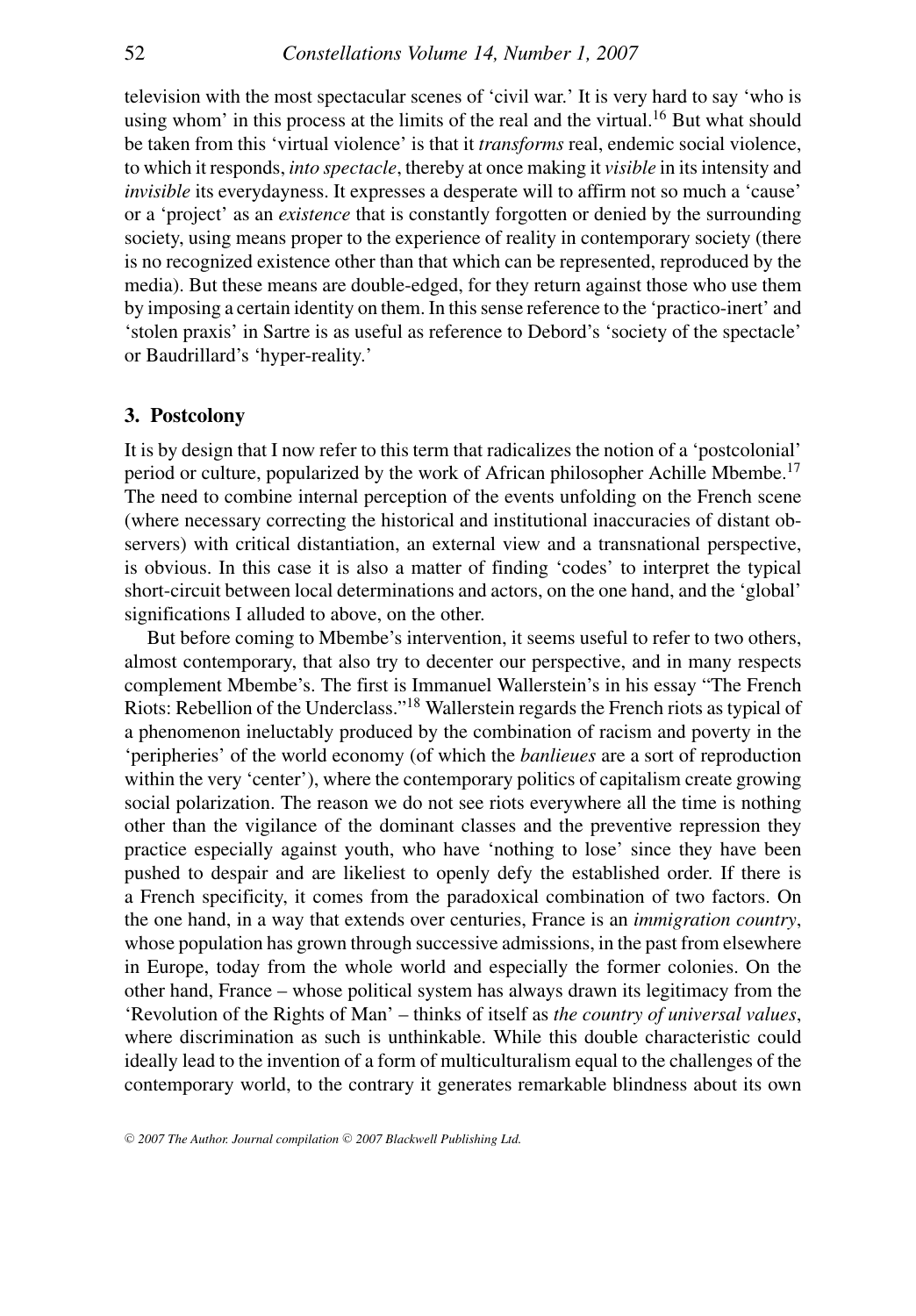history and social contradictions as well as an inability to question the founding myths of Jacobinism and state secularism (as recently shown by the famous 'Islamic headscarf' affair). There is, however, no symmetry in these matters, since, as Wallerstein rightly notes, religious identity claims and conflicts between politico-religious allegiances (such as those produced by the Israel-Palestine war) played practically no role in the revolt of the *banlieues*. "The French rebellion was a spontaneous class uprising" – a conclusion that clearly marks his choice of emphasis.

This choice is reversed by Rada Ivekovic in successive contributions that see the November 2005 uprisings above all as a return of a "colonial boomerang."19 Her remarks are stamped by deep disillusionment with French universalism, the reality of which turns out in her eyes to be a thinly veiled 'provincialism' in which nostalgia for imperial domination and the illusion of bearing the legacy of the Enlightenment (in a sense by birthright) bars any capacity for self-criticism or analysis of the social and cultural questions posed by the end of colonialism. Unlike Germany, which at least in principle has confronted its history of nationalism and anti-Semitism in order to understand the roots of Nazism, official France has never really undertaken to return to the history of colonialism, its intellectual wellsprings and its legacy. Ivekovic thus emphasizes the stubborn resistance, ideological as well as institutional, of the French university and intellectual class to considering the postcolonial problematics now discussed elsewhere, especially at the two extremes of the Anglophone world, India and the United States, where 'subaltern studies' have developed. She sees this as the consequence in particular of the French illusion of speaking a language that claims intrinsic universality, but is in fact deeply imbued with historical particularisms and Eurocentric paternalism.

It is striking, however, that the main problem that (rightly) proccupies Ivekovic in interpreting the riots in the *banlieues* – namely the internal (and in no way 'secondary') political contradiction they contain, combining a revolt against the stigmatization of 'indigeneous' cultures of origin in the former metropole with a traditionalist reaction that crystallizes above all in the field of gender relations – obliges her to take into account French specificities that do not fit easily within this one-sided presentation. Ivekovic herself emphasizes that the groups of young rioters who face off against the police share a violent, 'macho' culture, one expression of which is rap.<sup>20</sup> And she notes that France was the setting of one of the most significant recent feminist movements, also in the *banlieues*: the protest of girls and young women (organized by the association '*Ni putes ni soumises*' [neither whores nor servants]) against the sexual oppression and violence practiced by gangs of male youths who seek at once to restrict women's sexual freedom and to benefit from it themselves; they are often the same as those who revolt against ambient racism. We must thus suppose that, despite its lingering provincialism, the scene of the French *banlieues*reflects the sharpest contradiction affecting 'postcolonial' culture in general, namely the conflict between affirming the identity of immigrants and their descendents against institutional racism and their own oppressive violence against women, the subaltern par excellence.<sup>21</sup> As elsewhere, in France this conflict has been instrumentalized by the dominant culture, which eagerly presents itself as the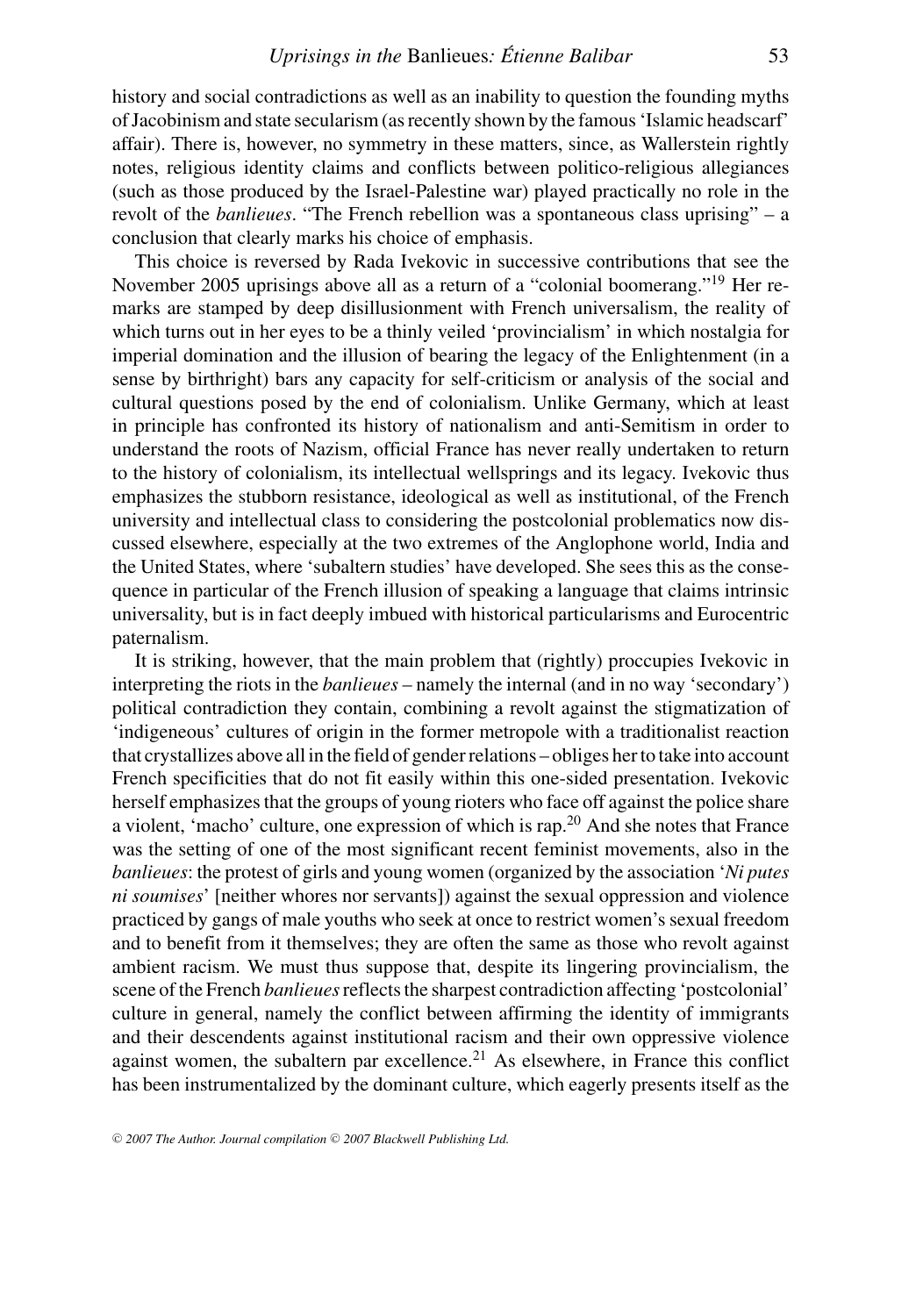'protector of women' and stigmatizes the sexism of 'people of color' and 'Orientals' while throwing a hypocritical veil over the sexual inequalities of Western society. But less than elsewhere, perhaps – by reason precisely of the latent subversive capacities of a certain universalist discourse – can this be reduced to a Manichean choice between the cause of the 'indigeneous' and that of 'women's liberation.'

Achille Mbembe lost no time intervening in the debate on the violence in the *banlieues* with two essays circulated on the internet: "The Republic and Its Beast: On the Riots in the *Banlieues* of France" and "Figures of the Multiple: Can France Reinvent Its Identity?"22 The dark 'beast' of which Mbembe speaks is *race*, which is to say not only the object of diffuse institutional racism, periodically stirred up by political demagoguery, but the *reproduction –* beyond the independences and recolonizations hidden by the 'community' of interests between France and its former African colonies – of a *social mechanism of discrimination and separation* of human beings into unequal 'species' that includes both ends of the migratory chain (France and black Africa). Mbembe insists like Wallerstein on the socially inegalitarian character of globalization, and like Ivekovic on the power of the repression of colonial history, which prevents French society from understanding what has now blown up in its face in the form of an explosion of urban violence. But he adds a supplementary thesis: there is correlation and constant exchange between state racism at home and French neocolonial policy in African countries that remain dependents of the former empire (with the complicity of corrupt bourgeoisies and military castes) – what he eloquently calls the "geography of infamy." We thus witness a near-resurrection of the *Code de l*'*Indigenat ´* (Natives Code) that once governed the subjection of colonial peoples in the form of 'laws of exception,' the development of a 'penal state,'<sup>23</sup> and quasi-military methods applied by police and public administration to deal with *banlieues* populated by the descedents of the formerly colonized. They reenact the 'race war' and inscribe it in the global context of clashes between the 'civilizations' of the North and the South on the basis of a very French colonial tradition whose administrative habits have never been eradicated.<sup>24</sup>

Mbembe thus, like Ivekovic, takes up the critique of the blindness and deafness of the French establishment (including the larger part of its intellectuals) to the postcolonial critique of the ideological functions of universalism.25 But instead of concluding that it is necessary to go beyond this universalism as such, he shows that it is rather a matter of an open contradiction within it ("universal citizenship and radical equality cannot live together with the practice of state racism"). To "imagine the beyond of race" it is therefore necessary, following the thinkers of Negritude (Senghor, Césaire, today Glissant), who made a critical return to universalism in order to open up a "passage to cosmopolitanism," to confront *the French republican ideology* with its own democratic requirements, with no possibility of escape. This is also the responsibility of the 'indigeneous' themselves: the violence without political objectives (aside from expressing rage) is 'unsustainable.' It is necessary in France to create a new, non-violent 'civil rights movement' inspired by the American and South African examples and at the same time to work toward the emergence of a 'métisse' or 'creole' intellectuality and a political common sense it would catalyze. "This presupposes the rise of a generation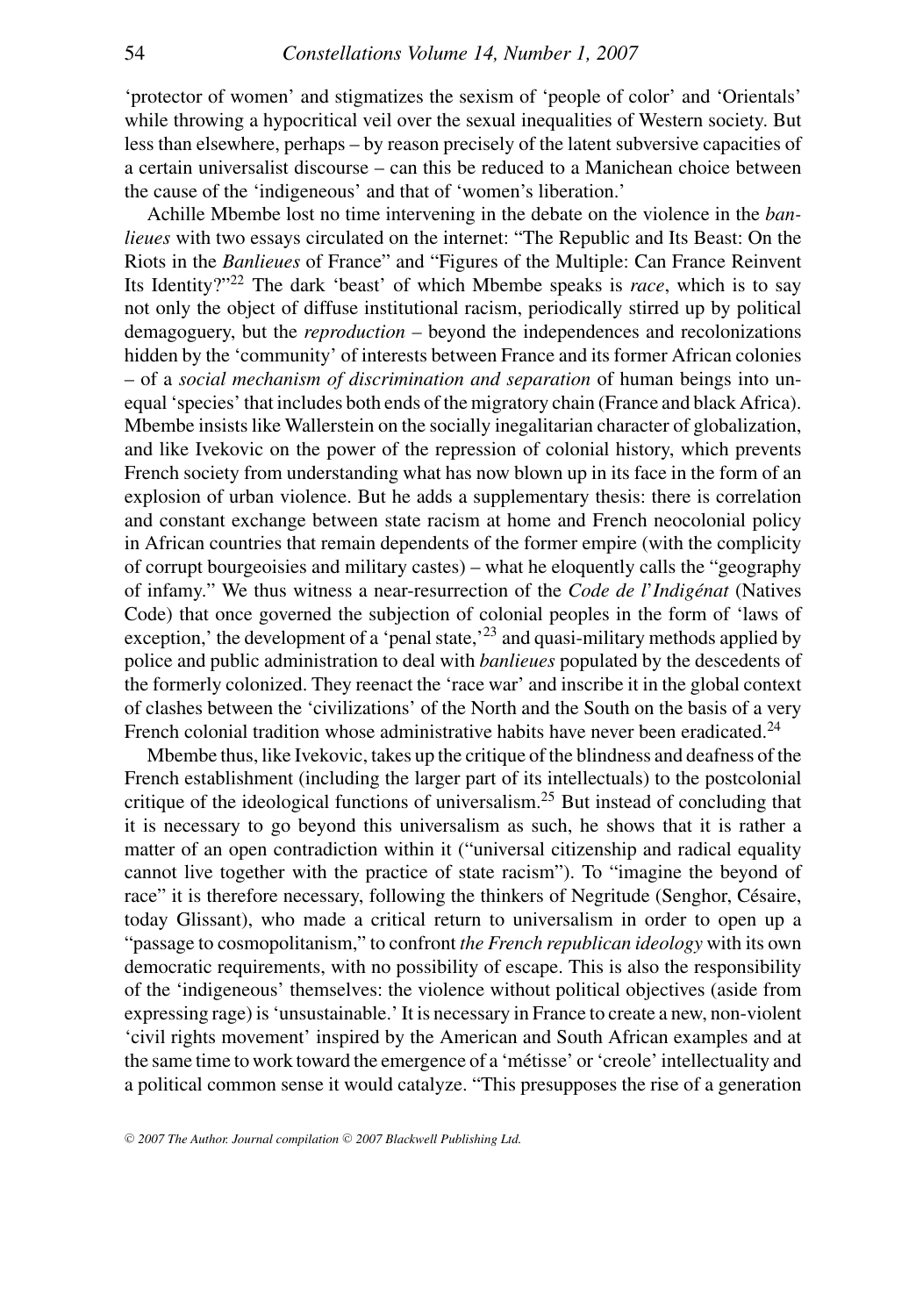of French intellectuals of all races who interrogate French culture from its margins: the *banlieues*, the overseas territories, the former colonies, the Francophonie ..."

We see from these three examples that it is impossible to reflect on how class, race, and gender combine in the alchemy of the revolts in the French *banlieue* without overcoming the epistemological obstacle of a purely French perspective, locked within the conventional boundaries of the hexagon. But it is just as impossible to define its singularity (the 'current moment'), its causes as well as its solutions or consequences, without considering its social and institutional specificity. The postcolony haunts the French situation – in many respects it is its repressed – but it cannot supply the exclusive key, especially in forms that have been defined on the basis of another historical and linguistic world.

#### **4. Religion**

The texts I have just examined (to which others could of course be added) put the emphasis on determinations like class and race as well as, in counterpoint, gender, but tend to ignore or separate the religious factor. It is to the contrary highlighted by analyses inspired (even critically) by the model of a 'clash of civilizations.' Is this a mistake? And if we must integrate this dimension, either when it comes to the motivations of the rebels/rioters or their representation in public opinion or by state officials, in what terms should we do so? Let us not forget that among the factors that aggravated the tension in the first days was the fact that the forces of order – intentionally according to some, mistakenly according to others – fired a teargas grenade at the entrance of a mosque; $^{26}$  or that in the following days the spokesmen of the National Council of the Muslim Faith, called on by the French authorities who control them as strictly as possible but also moved by a feeling of responsibility to the community they represent, which they feel is periodically threatened by the development of Islamophobic racism and the repercussions of the 'war against terror,' repeatedly called for calm  $\ldots$ <sup>27</sup>

We should therefore be on our guard both against a reductive interpretation of the 'religious fact' that would make it a mere *cloak* of 'real' social processes when it is in fact a *component* of them, and against the temptation of a 'religious (or culturalisttheological) reading' of current conflicts that, for its part, *conceals* real dynamics and projects them into a prefabricated ideological world. Religious readings have tended to reproduce the stereotype of a global confrontation between Christianity (Catholicism in particular), on which, despite its official secularization, the dominant French culture is still based, and Islam, to which some (but not all) of the youths burning cars belong by virtue of family origin.<sup>28</sup> This is readily associated with a reference to Jewish-Islamic antagonism by adverting to the existence of a tension between Jewish and Muslim communities in some French *banlieues* and cities, periodically triggered by events in the Middle East, and the question is posed of how to compare the French riots with the events that simultaneously shook Britain, apparently calling into question its 'communitarian model' for organizing interethnic relations in a postcolonial space (the participation of young Britons of Pakistani origin in the London terrorist attacks of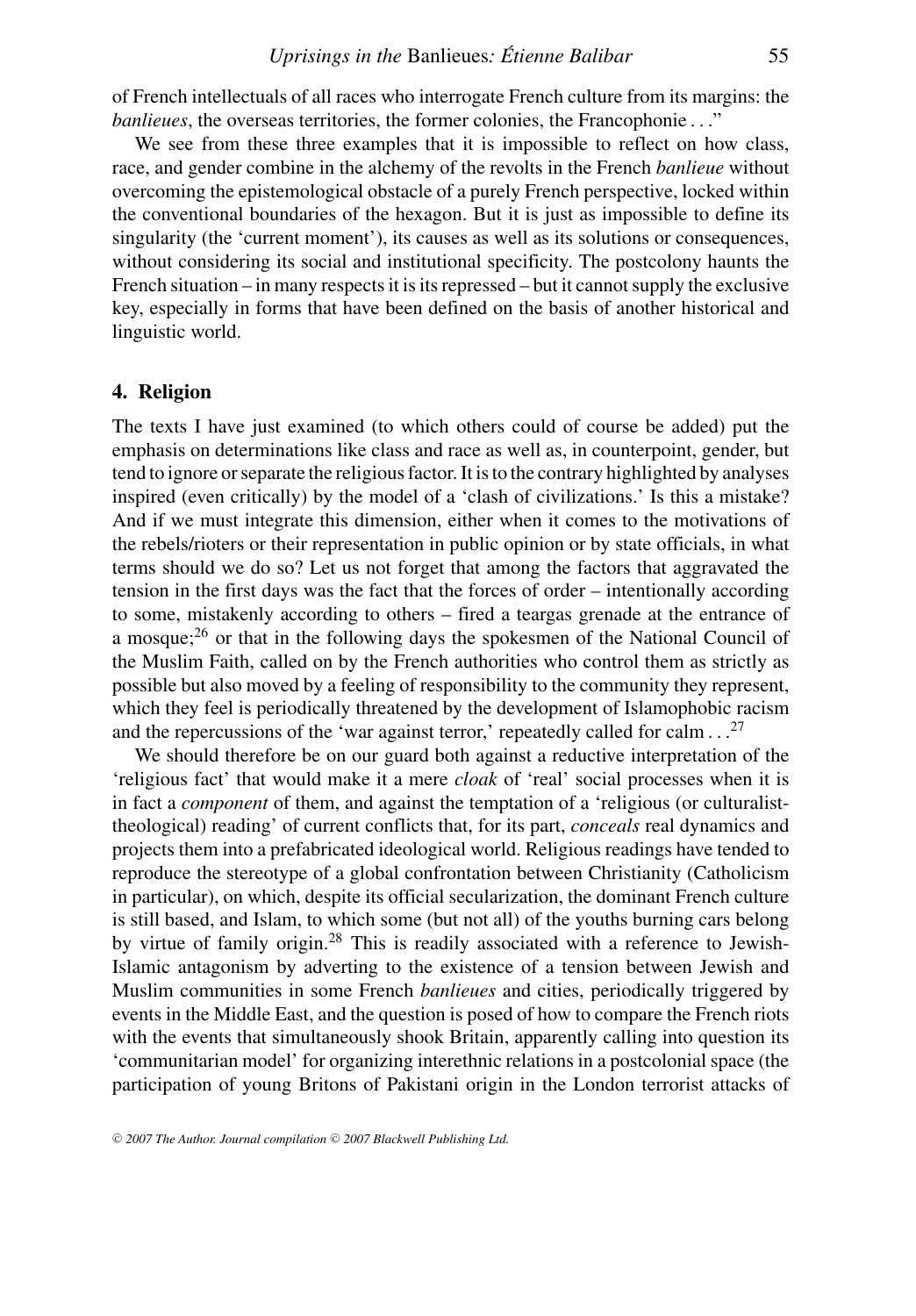July 2005). Even authors who (like Mbembe) do not make the religious question an essential key have spoken of the *intifada of the banlieues* and a 'Palestinianization' of the revolts and their repression. In this way, references to the sociological reality of Islam and the often fantasmatic representation of its global role are combined in a confusion that must be untangled.

If we ask why, contrary to declarations and expectations, explicit religious discourse was so negligible in the events of November 2005 – aside precisely for among ideologues and spokepersons of the French right – we can invoke two heterogeneous but not radically contradictory kinds of reasons. The first is the weakness of what is called 'political Islam' in the French context, despite periodic cries of alarm or intimidation.29 This weakness in particular means that for youths of North African origin (whose parents or grandparents were 'immigrants' from Algeria and Morocco) the reference to Islam functions essentially as the assertion of a collective identity experienced as discriminated against and stigmatized (whence the continual reference to the 'lack of respect' for their religion and the provocative role of episodes like that of the grenade in the mosque). It has no political function and no necessary connection to religious practice (everything seems to indicate that most youths of Muslim origin practice as little as other French youths, and more generally that the codes of mass communication and scenarios of urban violence spread by television have more influence on their discourse and imaginary than religion, as is the case for many other French people).<sup>30</sup> The second type of reason is that the main function of religion and religious culture – from a point of view that conforms entirely to the juridical schemas of French secularism and is subject to the same difficulties – is organization in the *private sphere*. This is why it focuses (like Catholicism not long ago) on control of the family and in particular on the relations of the sexes. In a situation of pauperization, discrimination, and the crisis of identities connected to work, education, and traditional culture, the reference to religion functions as a refuge and a substitute for social recognition. It comes to the fore when the conflict between incompatible values is acute within the revolt or the demand for recognition, as shown by the 'veil' affair, and, on a completely different level of seriousness, sexual or clan violence against girls. The fact that it remained in the background in November 2005 is a crucial indicator of the *limits of the politicization* of the movement and also of its *orientation*: it did not renew intercommunal clashes, especially Judeo-Arab (thankfully), but also did not put sexist stereotypes in question (regrettably).

This point of view amounts to regarding religious discrimination, in the French context, as essentially a component of more general *racial* (or neo-racial) discrimination – which is not to minimize its seriousness. To say that religion functions essentially as an index of racial identity, marking its minoritarian, illegimate character from the perspective of the dominant culture, that it allows people to be subjected to the mechanism of *internal exclusion*, is not to contest that it can play an essential role in how all actors in the conflict identify themselves and present their (and others') 'identities.' But it is to insist that the conflict as such is religious neither in its origins nor in its stakes. It is also to point out the extent to which the political treatment of religion, especially the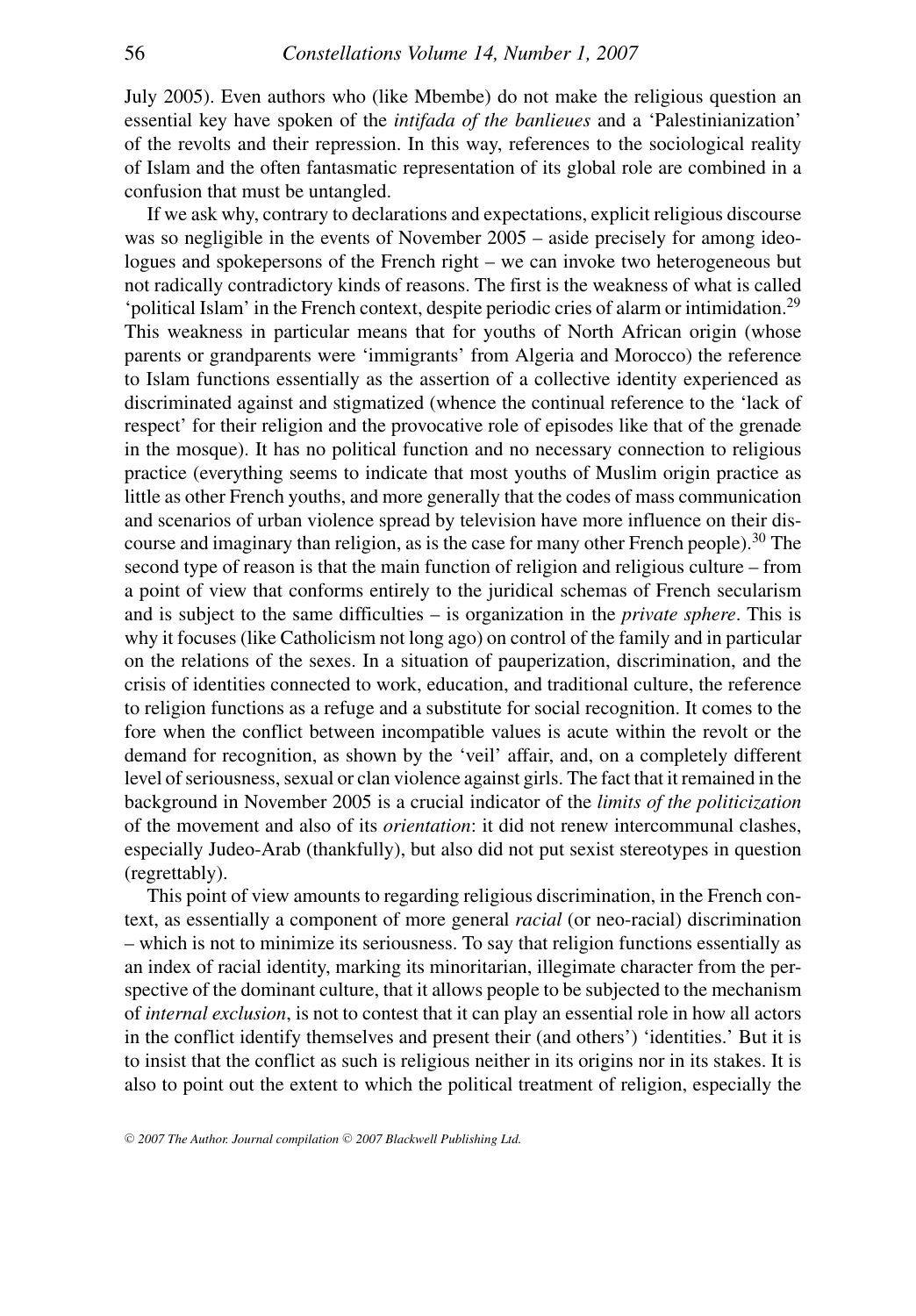effective recognition of Islam as it in fact is today, the second religion in France and perhaps the most vibrant, constitutes a fundamental democratic and civic objective, even from the point of view of a secular state. Here it is a matter of at once fighting a crucial aspect of institutional racism and guarding against an ideologization of social conflict that is for the moment negligible, though not unimaginable. We cannot help but note that, deliberately or not, part of the discourse of the intelligentsia is going in exactly the opposite direction.

#### **5. Race and Class**

We thus return to the idea that the fundamental complex is the intersection of class and race, each being taken in its most extended, developing sense, at once subjective (the mode of identification of oneself and the other) and objective (the effects of social relations and historical conditions). The revolt of the *banlieues* and the way it has been suppressed, and later, in the best administrative tradition, 'buried' beneath a torrent of announcements and promises without guarantees, bears witness both to the depth of the carefully repressed racial conflict at the heart of French scoeity, and to the development of massive class inequalities in employment, education, security, housing, and the 'right to the city' (according to Henri Lefebvre's expression, which is more current than ever). While many commentators and especially state spokespersons want to separate these two determinations,<sup>31</sup> we must to the contrary carefully hold them together. But is it enough to observe that the addition of these two factors of discrimination, whose effect is at once to bear the stigma of foreign origin, as 'immigrant,' and to live in zones of deindustrialization and 'preferential unemployment' (10 percent in France as a whole, 20 percent the *banlieues* affected by the revolts, up to 40 percent for the youth of these districts) generates a reinforced exclusion, which in turn is transformed into a stigma and a social handicap in an apparently endless spiral? Perhaps it is necessary to take one more step and try to characterize the singular 'place' that results from the double exclusion of class and race: an essentially *negative* place, the effect of which is to constitute those who occupy it as eternally *displaced* (*out of place*) persons, the *internally excluded* – 'pariahs,' not in the sense the term had in its original context (a 'caste' outside the system of legitimate castes) but that it acquired in modern Western society (via theorists like Max Weber, Hannah Arendt, and Pierre Bourdieu): groups that find themselves denied, in principle or in fact, the right to have rights (that of *having* them or having the use of them, and above all that of *claiming* them).<sup>32</sup>

The combined effects of race and class are covered by the administrative term 'discrimination' (now official at the national and transnational level: the EU has set up programs to 'fight discrimination,' the President of the Republic has recognized the role of 'discrimination' in setting off the riots, etc.),  $33$  or else they are indirectly signaled by euphemisms ('identity crisis,' 'social divide') that always refer to two rival hermeneutics. The experience of the youths of the *banlieues*, however, what provokes their revolt and drives them to despair, is precisely one of overdetermination, in which *each stigma prevents them from freeing themselves from the other*, crushing their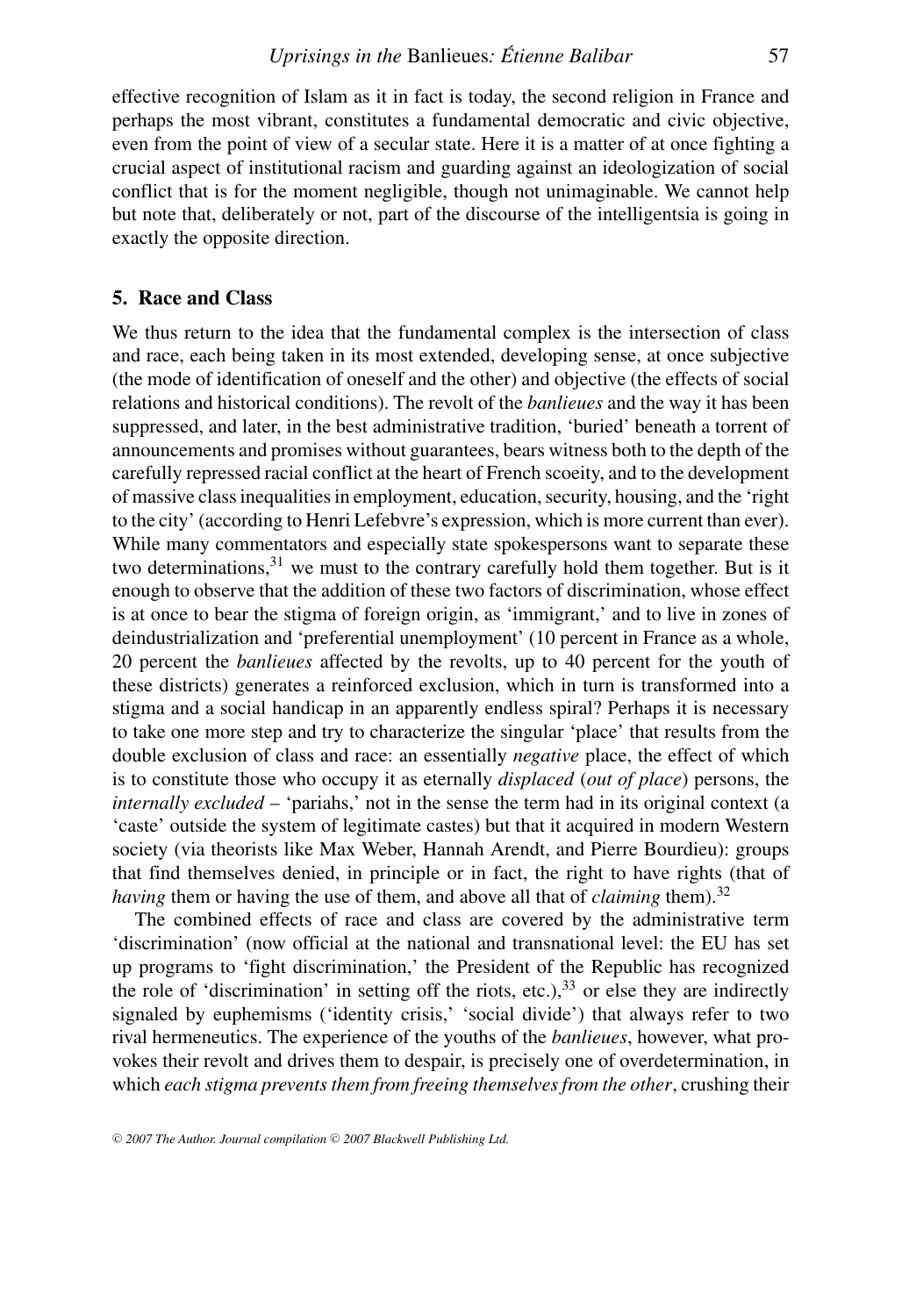individual and collective futures. The negative place thus defined then becomes equally the *public place* where the pariahs stand up to declare, in a way that is itself negative, the decomposition of the social order of which they are the result. I will return to this in conclusion.

This omniprescence of the negative, what could be called the rise of a *negative community* on the model of what Robert Castel has called *negative individualism* (and of course the two phenomena are correlative), $34$  should not prevent us from positively identifying the contemporary characteristics of the condition of class and the ascription of race. What predominates, it seems to me, is on the one hand the scheme of *heredity*, and on the other that of *disaffiliation* (in Castel's sense) – whence a violent tension, a condition that negates or destroys itself.

Racial ascription, and beyond it all the stigmas of color, religion, culture, goes back in a privileged way to a fixation on familial relations when it comes to the 'self' as well as the 'other.' Witness the institutional phobia of family reunification, the administration's stigmatization of broken families that have given up 'authority' over their children and therefore need to be reeducated, even punished,  $35$  and the reappearance of the Orientalist fantasm of polygamy.36 It culminates in the construction of a juridically and humanly monstrous social category: the *hereditary status of immigrant* – 'once an immigrant, always an immigrant,' generation after generation, whatever nationality is acquired. And hence 'foreigners in their own country,' since they do not (or no longer) have any other.<sup>37</sup>

The condition of class, for its part, is no longer defined principally by one's place in the division of labor, even if the great antitheses between income from property and income from work (albeit hidden by the extension of the category of wage-earners) or manual and intellectual labor (albeit displaced by universal education and computerization) are still significant. Today it runs above all between relatively *protected* and *precarious* jobs.<sup>38</sup> Such a frontier is by definition unstable, constantly moving, the stake of a constant relation of forces, at once global and local, the object of a perpetual, apparently irreversible *fuite en avant* (as irreversible as globalization and the 'outsourcing' it brings). It gives rise to a fierce new form of competition, *competition between territories*, as much among continental or national spaces that seek to attract investment with tax incentives, lower labor standards, and the dismantling of social rights, as among urban spaces that are treated as development zones, 'reservations,' even 'dumping grounds.'39 Some *banlieues* thus appear as veritable designated living areas for a *new proletariat* whose insecurity is maximal and faces a choice only between insecure work and unemployment.<sup>40</sup> Imprisonment in an ethnic genealogy (a *past* of domination) is thus combined with being prevented from leaving a space of relegation (to build a real *future*). It is this double knot that is truly explosive, that is 'too much.'

But it is also here that the question arises of the political meaning of a revolt that takes its energy from despair, whose destructive aspects themselves can be interpreted as as way of rising up to reach another place, that of representation, recognition, and participation. Does this revolt mark (at least symbolically) the ultimate limit of the regime that (in France) calls itself the 'Republic' and presents itself as the institution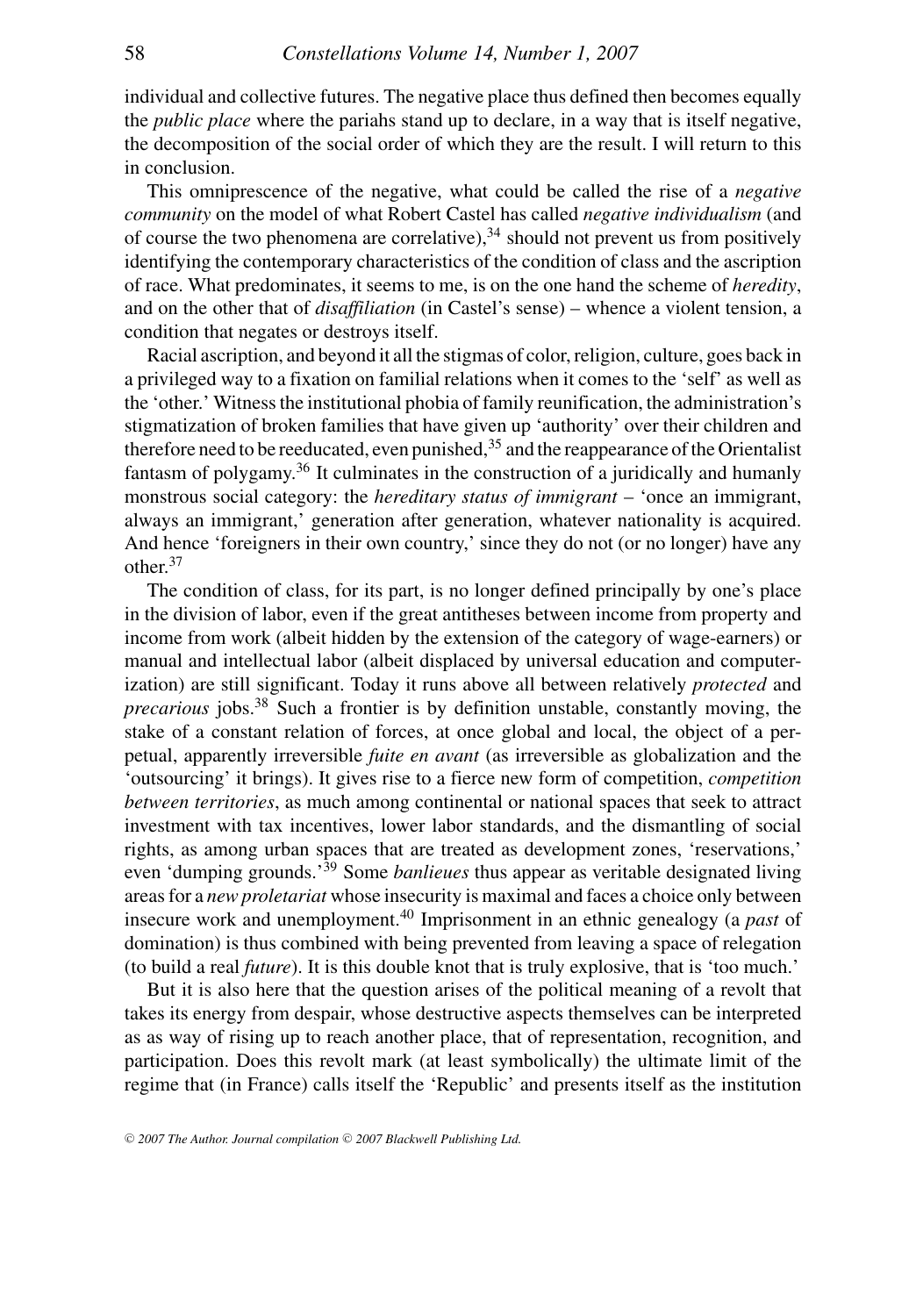par excellence of a *community of citizens* that has now become impossible? Or does it entail another force of democratization, and under what conditions? Let us examine these questions in two steps.

#### **6. Unattainable Republican Citizenship**

I will proceed here once again by way of critical confrontation. The discourse developed by the '*Indigenes de la R ` epublique ´* ' collective since its foundation in January 2005 has the merit of asking what allows 'race' to reconstitute and thus reproduce itself beyond the abolition or profound transformation of the material conditions and ideological reference points of its initial constitution, and of the fundamental role of the 'republican' state in this reproduction.<sup>41</sup> Their intervention can be evaded or dismissed only at the price of considerable hypocrisy – thus the privilege I accord it here. But there is a downside to looking for the logic of internal exclusion or 'banishment,' whose structural necessity it points out, in a simple *repetition* of the colonial form in the social formation of contemporary France, and consequently to seeking to overcome it through a metaphorical rebirth of the anticolonial emancipation movement and a settling of the Republic's accounts with its past, which would allow it to achieve 'internal decolonization' after 'external decolonization' – the last, hardest, and riskiest stage, without which the previous one is in a sense nullified. This second aspect, which is insistent in *Indigènes*' discourse, albeit with nuances and debates, is in my view an obstacle to rigorous analysis. We must try to call it into question without neutralizing the virtues of the first aspect.

It is right to abandon a problematic centered exclusively around *immigration* (even while maintaining that this word has become the 'name of race,' as I did two decades  $a\alpha^{2}$ ), since immigrant origin in its turn has become a hereditary stigma, returning to the structural invariant of historical racisms. This allows us to interpret both the apparent renewal of racist discourse (passing from the biological to the cultural, the religious, etc.) and the permanence of the *genealogical schema*, which allows it to be articulated according to conjunctures of class, familial sexism, and religion, presented as so many substantial, transgenerational identity constructions.<sup>43</sup> The Republic is certainly accountable for the discrimination and violence that result from this. Not only because this contradicts its constitutional principle, the equal acess of all 'citizens' to education and social promotion, jobs and professions, equal treatment by public administration, etc., <sup>44</sup> but for a more specific political reason. In France, over at least two centuries, the Republic has been constituted and reconstituted – sometimes after long eclipses – by demarcating itself in a more or less 'revolutionary' way from other regimes characterized precisely by the limitations they placed on citizenship.45 This traces a line of demarcation and sets conditions of legitimacy for institutions that can also be invoked against their internal deviations. Of course the reality has never corresponded exactly to this principle, and the list of 'French subjects' institutionally excluded from citizenship (or from *full* citizenship) by various Republics is long, precisely from women (before 1945) to the indigeneous people of the colonies.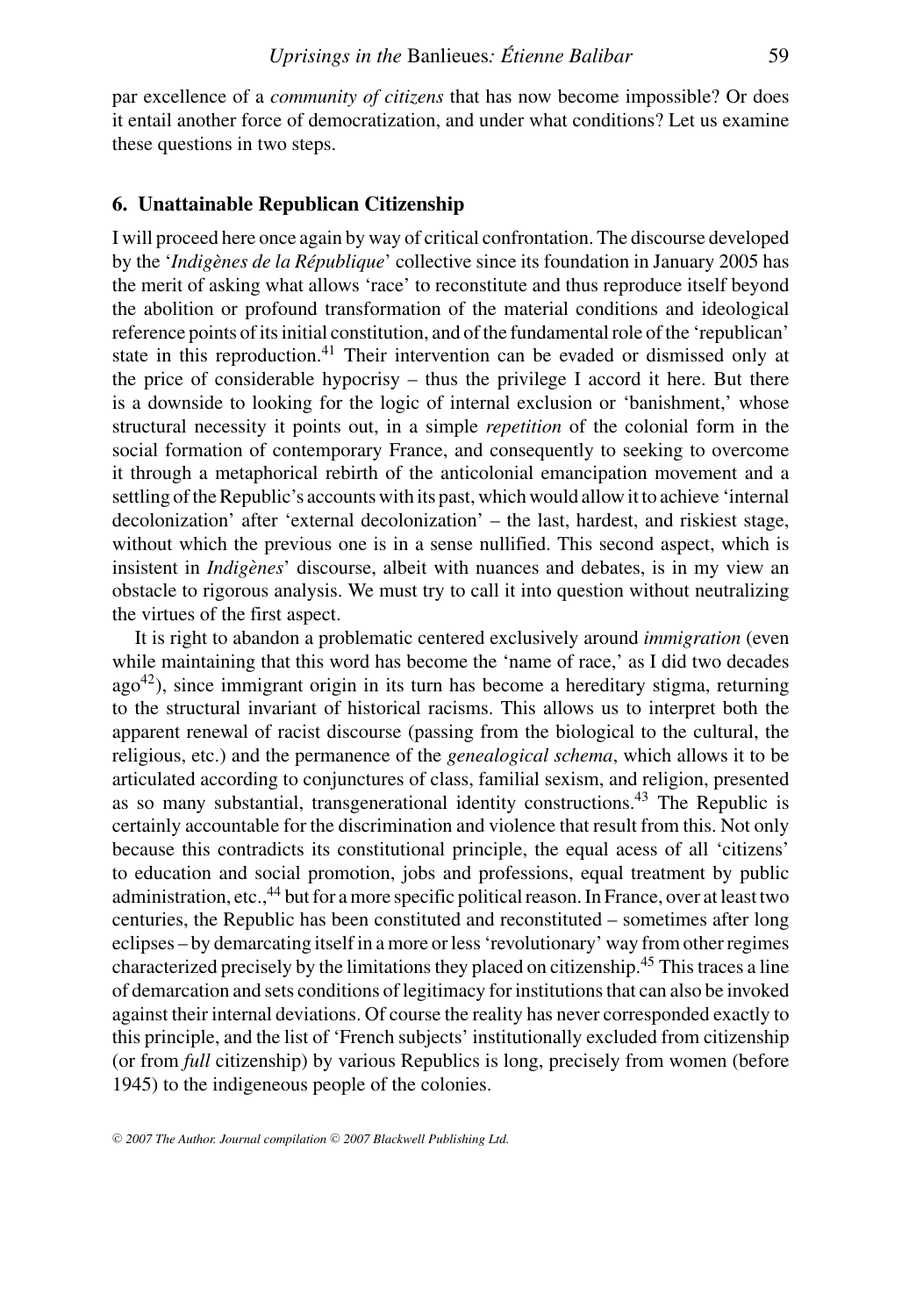#### 60 *Constellations Volume 14, Number 1, 2007*

This is why what is important is the *direction* in which the frontiers of citizenship evolve, toward expansion or restriction, and how the contradictions that emerge with changing relations of social forces, institutional facts, and the symbolic features of real citizenship are dealt with. From this point of view, the savage critique of the *Indigenes `* and their insistence on the murderous effects of the French nation's long repression of its recent colonial past allows them to call attention to the *retrograde* direction in which the contradiction resulting from the combined mechanisms of *naturalization* (the French Republic is in principle attached to *jus soli*), *the legal or illegal importat of labor* (which has not ceased for at least two centuries), and the *transnationalization of the political space* (which for us takes the form especially of the construction of Europe) are handled today. This has to do not only with the fact that, as in all European countries, a two-speed citizenship is being created, with a zone of exclusion reserved for the foreign workforce (even if this phenomenon could be compared to an 'apartheid').<sup>46</sup> It also has to do with the fact that the same state (and, behind it, the national political 'community') *confers and takes away citizenship*, that it includes – and even imprisons – certain individuals in the political space *and* prohibits them from participating.47 There is thus indeed a political analogy (and not just a continuity of methods on the side of the administration and the forces of repression) with the way that, in the colonial territories, *two populations* with radically unequal rights found themselves brought together and set apart. But the institutional mechanisms and political effects are not the same. The trace of colonization is one of the origins and permanent conditions of possibility for the denial of citizenship that, in the revolt of the *banlieues*, came back to hit the 'French Republic' like a boomerang, but it is only one of them. This is why we must insist on the *double* determination of class and race in phenomena of exclusion, and on the *void of belonging* it produces. The colonial (and a fortiori precolonial) past of earlier generations can constitute a symbolic reference, even a retaliatory weapon against French national good conscience, but not properly speaking a schema or model for constructing contemporary political identities. History does not repeat itself.

Without the trace of this past, however, we would not properly understand the radicality of the exclusion of youths of 'immigrant' origin, and by extension of the urban territories to which, by administrative policy as much as by reflexes of kinship and mutual assistance, they are confined. Better: we would not understand what makes this exclusion singular and leads its difference from other, partly similar ones to be translated into racial language, thus producing the effects of an antagonism *among the excluded* themselves. It is not sufficient here to suggest a symmetry between the radicalization of the youths of the *banlieues* and the drift of a growing part of the pauperized, precarious working class toward racist ideology,<sup>48</sup> as witnessed in the rise of the Front National vote in the *banlieues*. We must, it seems to me, go deeper into two (obviously connected) aspects of the crisis of democracy in the French social-political formation: on the one hand, the tendential substitution of a racial phantasm for faltering political representation; and, on the other, the blockage and potential derailing of the transition that leads to democratic insurrection properly speaking in the absence of adequate representation. We must try to connect these two points in order to outline a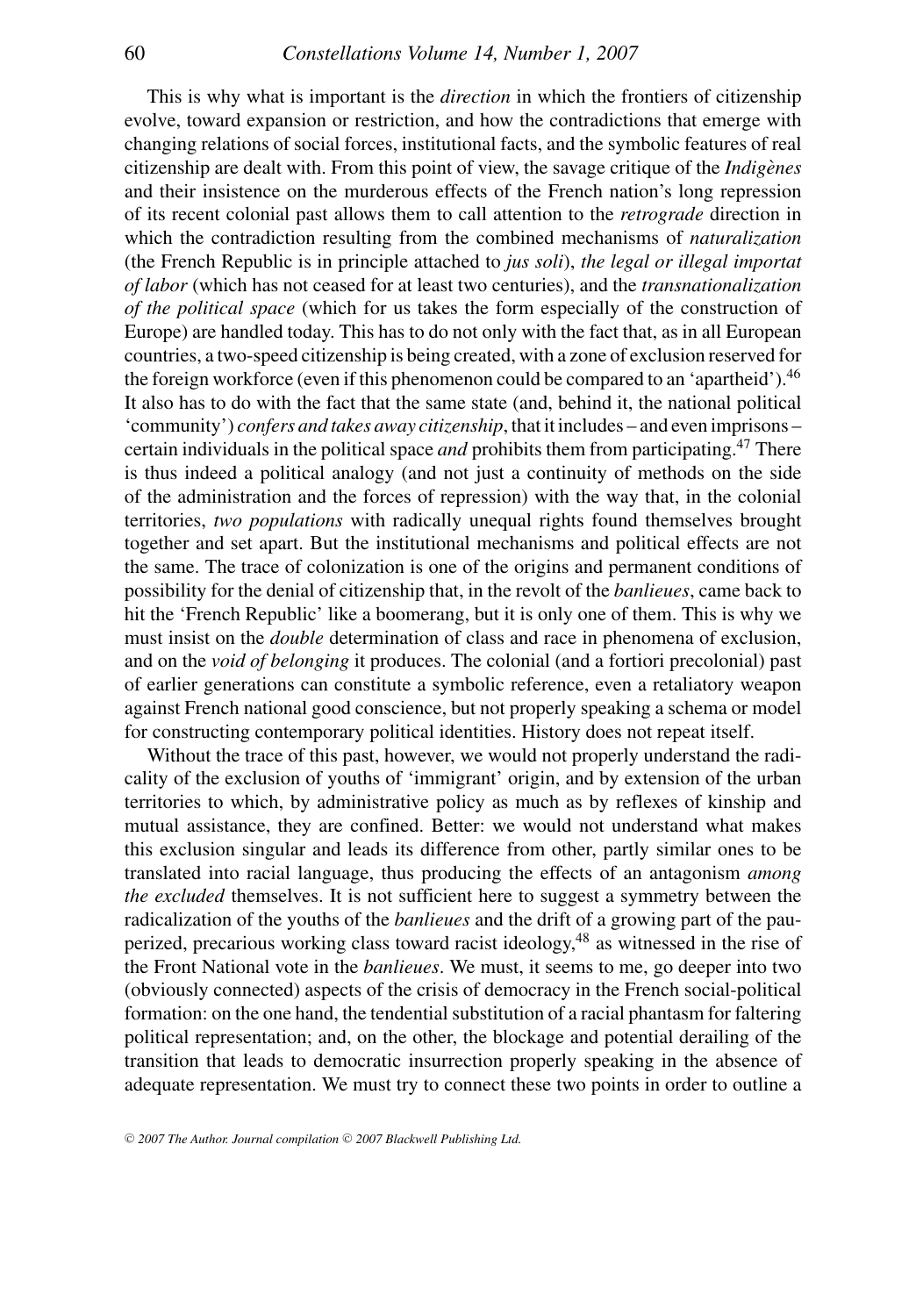reflection of the *becoming political* of the revolt of the *banlieues* and to shed light on its uncertainties.

In the French Republic as it is perpetuated today (through a daily 'republican pact' to which each of our practices contribute), citizenship is not just 'imperfect,' as the best theorists of democracy and the crisis of the bourgeois nation-state have maintained;<sup>49</sup> it is increasingly unattainable: i.e., it is*refused* to many of those who would have to benefit from it for it to deserve the name of democratic citizenship, while for many others is reduced to a formal, limited status. In the ferment exemplified by the 2005 riots, fed by 'rage' at suffering from the double systemic discrimination of race and of class and thus of the place they define, it is of course tempting to see an *insurrectional capacity* to refound or reactivate citizenship: at once by the irruption of the plebs into the affairs of the city, where they claim, in Jacques Rancière's now indispensible expression, 'the share of those who have no share,<sup>50</sup> and by the performative declaration that there is no 'community of citizens' without minimal recognition of the rights of all, starting with the right to existence and access to basic common goods. But for this we would have to be able to see the revolt of the *banlieues*, beyond the *sign* or *political symptom* it supplies for those observing from the national space or outside, as a moment (however fragile, uncertain, reversible) of the unfolding of a *political process* (or, as one now says philosophically, a 'political subjectivation') that belongs to the consciousness and action of those who are its bearers.<sup>51</sup> The problem here is not *violence* as such; for even if this form of action is not intrinsically connected to the *insurrectional* uprisings citizens repeat when their rights are denied (they can be 'non-violent'), historical experience shows that it is very often necessary to weaken the discriminatory system, to pierce the blindness and deafness of the 'good citizens' who live in it. The problem is knowing what, under given conditions, can be done politically *with* violence as well as what effects and reactions it will bring.

#### **7. Politics, Antipolitics**

It has been endlessly repeated that the violence of the *cités*, briefly unleashed and as it were thrown in the face of French society and the state by youths who are of course 'minorities' (adolescent, male, undereducated, for the most part from immigrant families) but also 'at the limit' representative of the *general condition* into which their social, familial, and generational environment has been plunged, was *infrapolitical* violence.52 But this formula can mean two things: either that the riot *does not* (and will not) *reach* the level of collective political action, be it because that is not its aim or because, as such, it 'has no aims' aside from a cry of rage; or that a riot is *still far* from political action, separated from it by several steps that have yet to be taken, and that it does not in itself contain all the conditions (consciousness, ideology, organization, tactics and strategy, etc.). In both cases, the questions of *illegalism* and confronting *repression* (which are closely connected, since repression takes its pretext from illegalism, draws its legitimacy from it and thus favors it as much as possible) play a crucial role. A movement's continuity and its becoming political depend on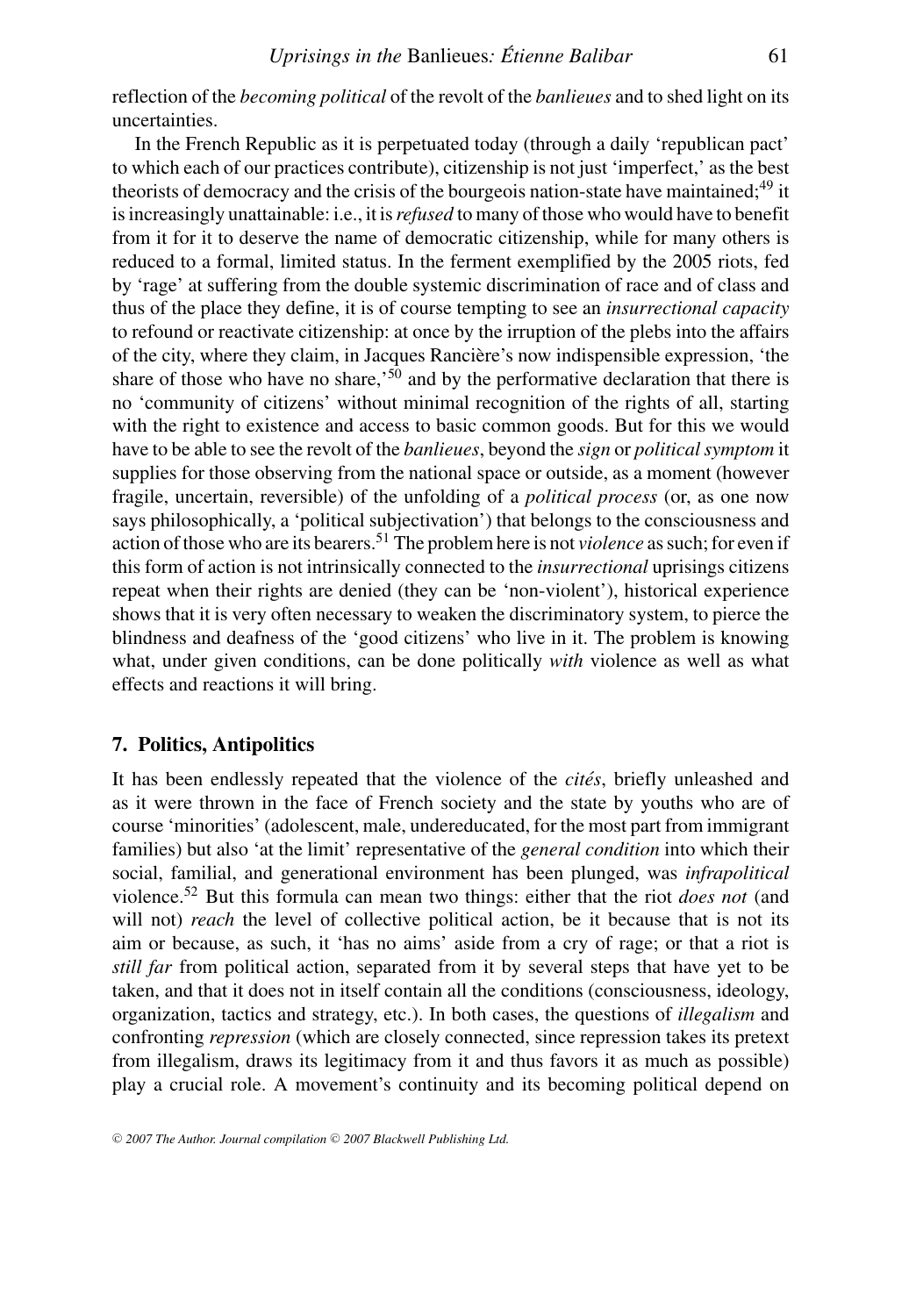its capacity to transform the sense conferred on illegalism by the dominant system and to resist repression (or to turn its effects back on those who practice it). But in both cases we have an abstract, dangerously linear schema that makes the 'political' a simple surpassing or outcome of 'spontaneous' social conflict. It is important in my view to complicate this schema in order to see how politics can also occur through its opposite – what I will call *antipolitics* – and thus emerge from the very conditions of its *impossibility*, but also, of course, find itself blocked by its internal contradictions.

Should we identify antipolitics with a failure of representation? Yes and no: on the traditional bourgeois representation of politics, as exemplarily embodied by liberalism (which in France has always been 'organic' liberalism, based on the hegemony of intellectuals, experts, and the social establishment-what used to be called '*les capacites´* '-in close association with the state), representation is a function of the political system itself, which *proposes representatives* to the groups that make up the nation, and in particular to the 'popular classes.' A situation in which the political class not only refuses to represent the interests of a social group but *denies* it the right to be represented as what it is, and thus to *belong* to the legitimate 'nation' (the community of citizens), is a limit situation, though one that recurs periodically and in the end would seem to be structurally necessary for the functioning of the system. The political class (of the right or of the left) could not 'monopolize' representation (in what Althusser some time ago called an 'Ideological State Apparatus') if *all* social contradictions were regarded as *representable* and effectively insisted on being. However, political representation, as a process *that has a history and* '*makes*' *history*, does not only have this passive face, conferred 'from above' (oligarchically, technocratically, hegemonically); it also incorporates pressure 'from below' that transgresses earlier prohibitions and imposes other types of representatives (not necessarily parliamentary – to the contrary, to begin with they are generally 'militants,' 'organic intellectuals' of all professions) or forces the existing representatives to convey (but also to try to appropriate) the speech and claims of those 'outside the law' in an open dialectic ... Under these conditions what would seem characteristic of the conjuncture in a country like France (and not for nothing, obviously, in the *loss of legitimacy* of its political system) is the exhaustion of its ability to represent and 'speak for' its popular classes and its excluded (of whom the young unemployed 'immigrants' of the *banlieue* are eminently a part). The republican form indeed increasingly *deprives* a whole part of the social realities it informs and the conflicts it subsumes of representation – another way of saying that 'citizenship' is emptied of its content. It is for this that we can reserve the name *antipolitics*.

No doubt to interpret such a situation it is necessary to refer not only to a 'Marxist' schema of class struggle, but also to a schema we can call 'Hegelian.'53 Originally conceived *before* the political organization of the working class and the institution of conflict within the framework of a national-social state,<sup>54</sup> today it paradoxically regains its pertinence *beyond* the emergence and development of their crisis (which is already well advanced). Significantly, Hegel used two distinct terminologies to mark out social groups, their interdependence and their conflict. The inheritor of a tradition that was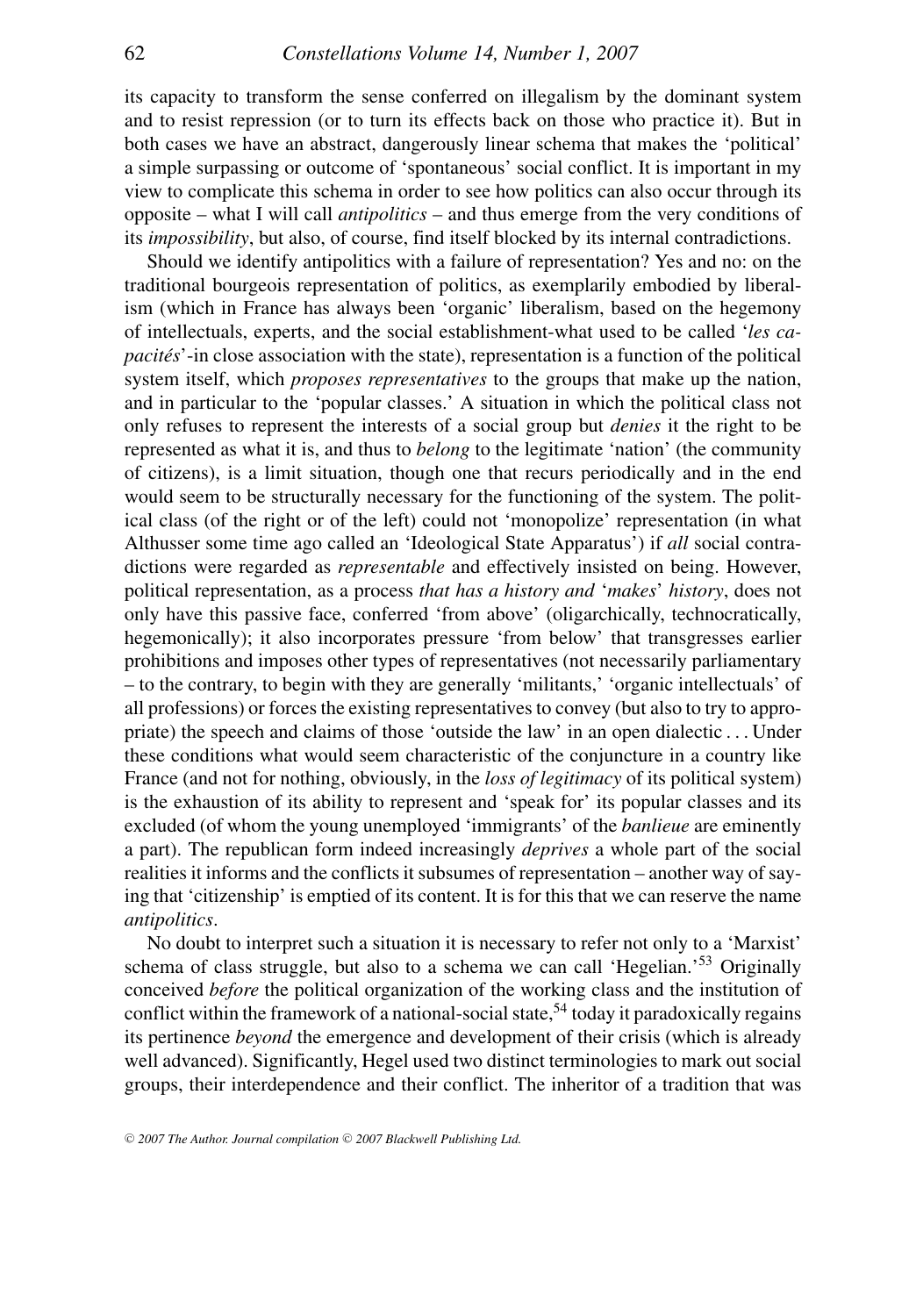still premodern, he called recognized groups, incorporated into the state by corporate or parliamentary representation, 'estates' (*Stände*, like the *États* of the *Ancien Régime*), and reserved the name 'classes' (*Klassen*) for *internal-external* or *marginal* groups, the bearers of a capacity to subvert or disrupt the system – the 'populace'  $(Pöbel)$ , pauperized by the Industrial Revolution and living on assistance, and on the other side finance capitalists, whose wealth and transnational activity exceed the possibilities of state control. Today this terminology has shifted. Because the political system was refounded in the nineteenth and twentieth century by 'integrating' class struggles and notably by giving revolutionary movements a 'tribunal function' within the bourgeois state, thus putting *limits* on social conflict without suppressing it completely (obviously in a highly variable way according to period and relation of forces), the term 'class' has tended instead to designate a categorization *integrated* into the economic-political system. We must therefore look for other terms to designate that which escapes its representative mechanisms, even threatens to dissolve them. This is one of the functions of contested and contestable categories like the *underclass* in English and the *excluded* in French, which always oscillate between repeating the stigmatizations they are subject to ('delinquency,' 'dangerousness,' 'risk,' 'incivility') and recognizing the phenomenon they betray: the fact that *that which exceeds representation* – its remainder – has reappeared and occupies a growing place, throwing 'politics' off-balance, boring a 'void' within it or exposing it to 'catastrophic' mutations (of which fascism is the great historical example), for want of a restructuring of the institutions of conflict on an expanded basis.

Thus we see the function of the overdetermined 'fusion' of racial and class exclusions on which I insisted above: precisely to precipitate, and to sanction, *the exteriority of the new populace* in relation to 'politics' – all the more effectively to the extent that class discrimination is assumed not to exist (or is still to be made up for by exhausted 'welfare-state' mechanisms) and racial discrimination is declared absolutely illegimate (allowing one to deny its existence, or to pretend not to see it where it is practiced in new forms). But it is even more interesting to underline the reconstitution in a new form of the double exclusion of the extremes outside 'the political': those who are 'too rich' and those who are 'too poor,' the owners and executives of multinational capitalism, on the one hand, and the subproletariat or underclass of the insecure, immigrants, and especially youth, on the other. Except that if the former are tendentially located *outside* representation, it is *voluntarily*, because they no longer have an interest in 'playing the game' of national politics and accepting its relative constraints ('common' taxation, education, and medical care, participation in a certain 'social consensus'), but only in bringing the 'logic' of the global market to bear on the state and by means of one state or another to obtain favorable conditions of exploitation and access to workers. Whereas the latter are *pushed or left outside* representation, which prevents their existence and their rights claims from finding any, necessarily conflictual, expression, since they are deemed unmanageable by the system and the other 'classes,' including the popular classes – even the *poor*, who are convinced or find reasons to believe that their security comes at the price of others' insecurity, or that their membership in the collectivity, their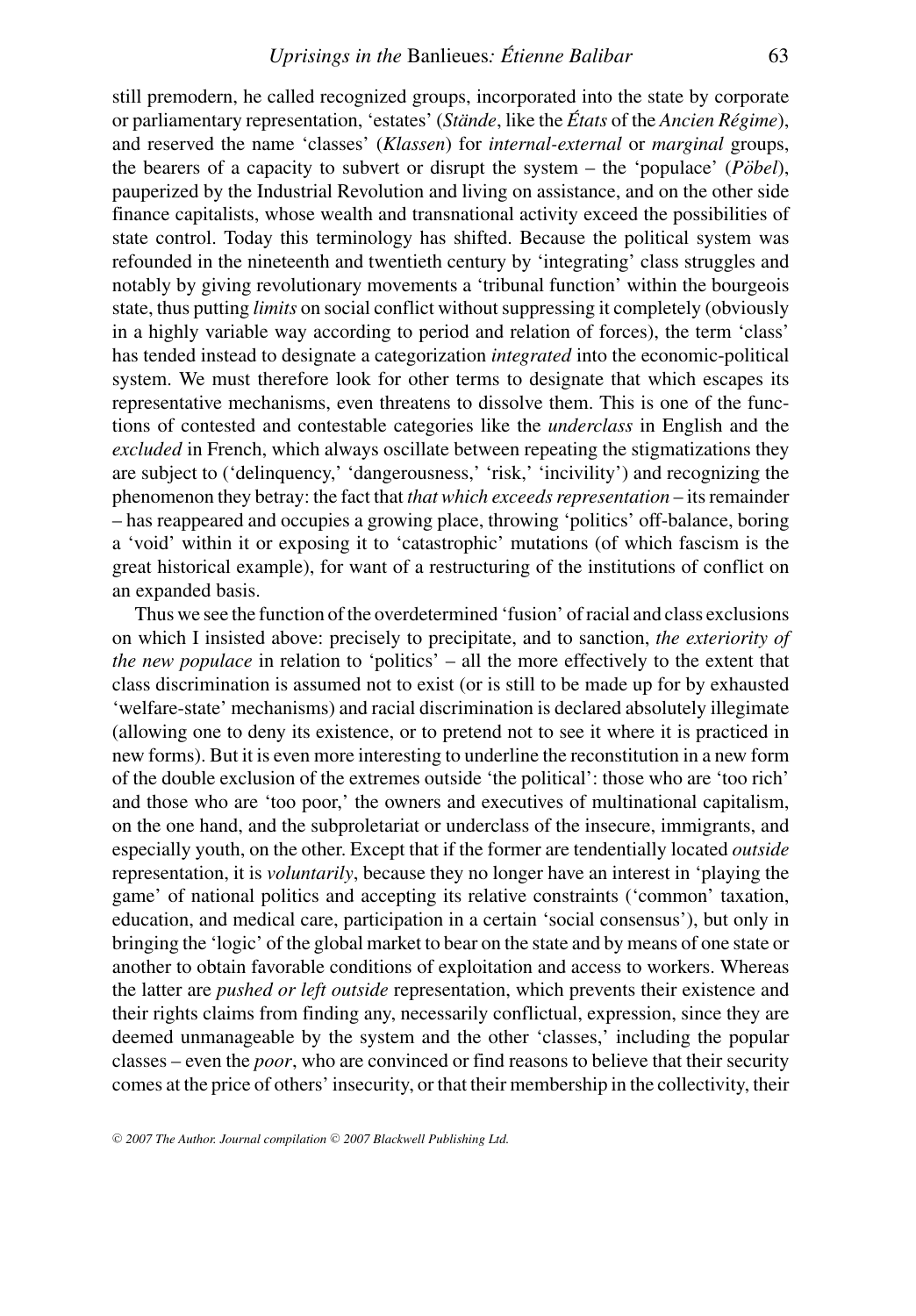'identity,' would be threatened if other memberships, other identities, were recognized and added to theirs. The former set themselves up, materially and symbolically, *beyond* the national/foreign distinction (which, in French society, continues to formally dictate citizenship), while the latter are, by force, treated as *internal foreigners*, threatening or superfluous.

Here we find again the idea of a 'void,' already evoked in different figures above (the *void* of the space of the *cite´* as the setting of the revolt, the *void* of the institutional place where determinations of class and race are superimposed), but this time as a *void of representation at the heart of the political institution* (including in the provoked form of criminalization, disqualification, preventive *evacuation*). But this void is destined to be filled, or at least displaced. And it is here that *another type of political represention* enters the scene, produced essentially by the interaction of the law-and-order policies of the state and the images manufactured and circulated by the means of mass communication (above all television): a paradoxical representation, of course, itself antipolitical, since its function is to replace real actors (especially those of the revolt) with fantasmatic actors, who combine the characteristics of pathology (drugs, 'disintegrating' families, 'unruly' behavior in school), criminality (sexual violence, petty delinquency), and cultural or ethno-religious alterity, in order to embody the community's *foreign body* in the imaginary.

On this basis, we can then try to interpret the political ambivalence of the significations and effects of the revolt of the youth of the *cites´* . As I remarked at the beginning, following many others, the rioters used *spectacular* violence. One could think that here it is simply a matter of a passive, mechanical effect of the development of mass communications. But one could also think that this effect produced something like a 'passive organization' of the revolt, giving it the character of movement at a distance, even if its development is strictly dependent on the *medium* that returns to it its own image.<sup>55</sup> Their violence was thus in part *real*, the result of intolerable conditions and directed against material targets (their surroundings, the police, the state), but in part *mediatic*, aiming to 'embody' society's fantasm, to 'produce' what it, and especially the state, had already described as their essence. This is why it combined a *narcissistic* dimension (including the self-destructive form already mentioned) and, conversely, a dimension we could call *ironic* in the sense that true irony, as Baudelaire emphasized, is always addressed at once to the other and to oneself.<sup>56</sup> It thereby managed to 'trap' for a time the power that had provoked it by unleashing for its own purposes a representative machine whose power it believed it controlled – paradoxically recreating a political dialectic within the element that, in our societies, is meant to radically neutralize. And this 'political' power, in order to put a stop to this, could not be content with repression: in particular, it had to utter certain words ('discrimination,' even 'racism'). But it also eventually prepared counter-offensives on the same terrain. Today we see clearly how the same Interior Minister (having become in the meantime an 'official candidate' for the presidency) instrumentalizes television to stage hunts for 'illegal immigrants' or police raids on the 'hide-outs' of young delinquents.<sup>57</sup> Who knows, in the end, who will outrun whom in this competition?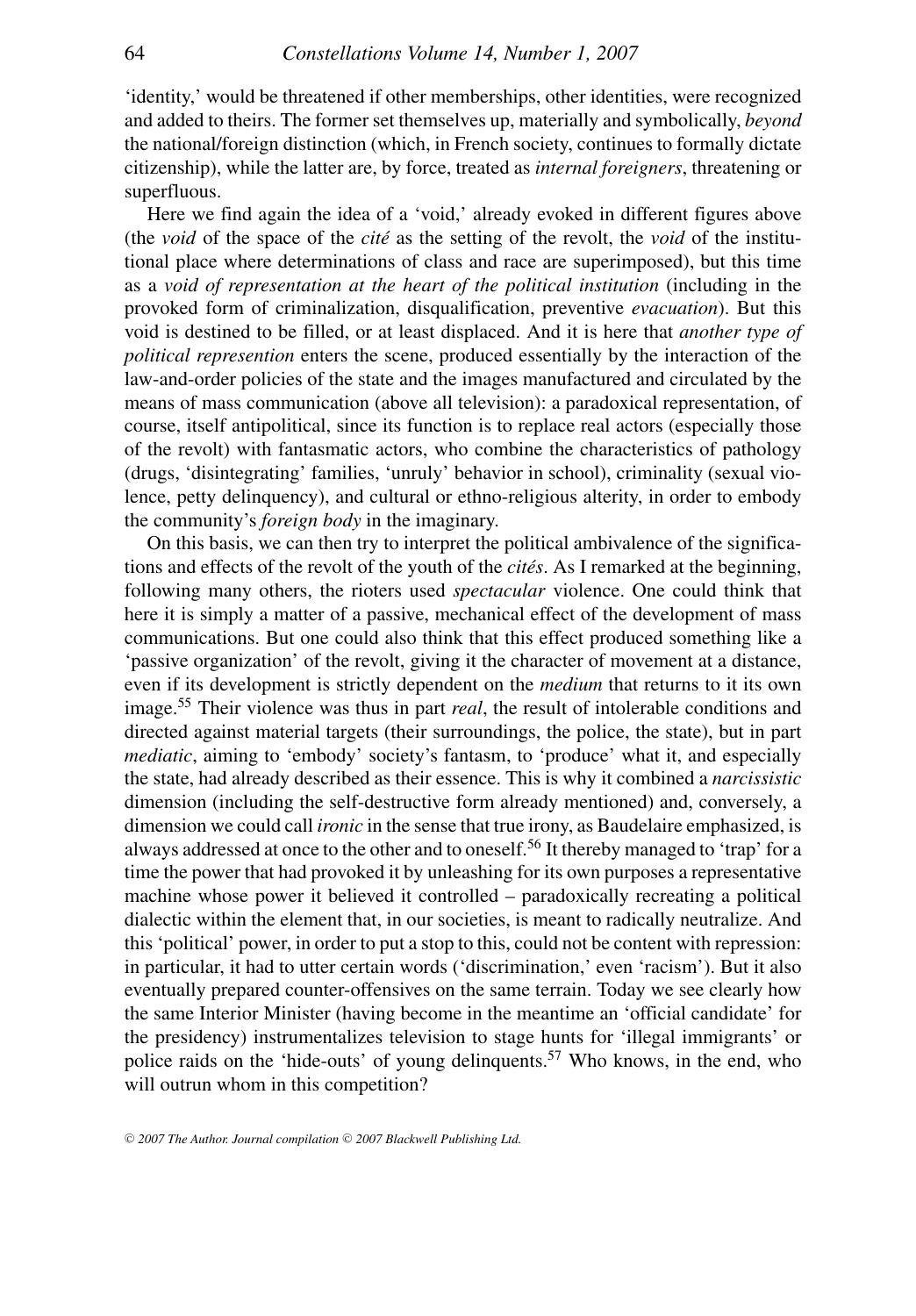But the scheme of a void can also, finally, help us establish the bases of the large problem of the *becoming political* of the revolt – I am tempted to say, in the sense recalled above, of its *becoming insurrectional*. This problem is the possibility or impossibility of a *collectivization*. Let us understand by this not just a repetition or a contagion (creating a series of similar revolts, as we saw in the course of November and as we could say more generally of the episodes that have followed one another over the years) but an *articulation* with other rights claims or protests against injustice, *heterogeneous* among themselves, and thus constitutive of a virtual citizenship within a democratic framework. On first glance, the practical implications of the existential, social, and political void are just the opposite; for how could association and communication emerge from exclusion and its doubling, 'secession' or provocation? What constitutes an insurrectional movement – be it the American civil rights movement and black power in the 1960s and 70s, the student movement in '68, or the movement of *piqueteros* in Argentina in the 2000s – is at once its radicalness and its 'transversality,' its ability to express or echo other revolts in its own code.

The radicality of the revolt of the *banlieues*is indissociable from its power of refusal. Here the absence of objectives expressed by the repetition of incivility and violence is not a failing, even if it could eventually turn out to be a weakness. It is only to see how the university, the press, and the state devote themselves to defining it, circumscribing it, making it the essential characteristic of those who revolt in order to prevent it from disseminating wildly throughout the social environment. It makes the destructive void, the 'non-right'of the condition produced for the pariahs of postindustrial society, 'return to sender.' It is not exclusive to one or more *languages* and therefore bears an interpellation (*rap*, whose identitarian function for the youth of the *cités*, beyond the phenomenon of 'gangs,' I recalled above, has this role among others). But this radicality is very difficult to separate from a culture of isolation and defiance *in all directions*, another form of 'refusal' – as if, rather than a 'guerilla' or 'civil war,' the revolt *mimed the* '*secession*' of part of the youth, of which the primacy of clashes with police (obviously sought out by the latter) is the most striking symptom. Of course this isolation is in part fictional and remains highly relative: this is why it is so important to note that at the height of the riots, familial and even institutional solidarities (relations to associations, be they secular or religious; contact with 'social workers,' behind whom stand some public services and certain munipalities) were not totally broken. It is not true in reality that youths are *isolated in the cité*, expressing their despair through their illegalism or violence; at least this isolation does not go without its opposite. Nor is it true that the *cité* is totally isolated from society and the city, even if barriers are erected to separate them.<sup>58</sup> This is why much will depend, from the perspective of individual lives but also that of politics, on how they appropriate (or not) the part of themselves that is their urban 'territory' (with its institutions, from which Loïc Wacquant shows they are inseparable), against which their 'rage' is in part directed.

The 'opening up' of the youth revolt within the world of the *banlieues*, and more generally in French society, whatever its highly uncertain modalities, is a major challenge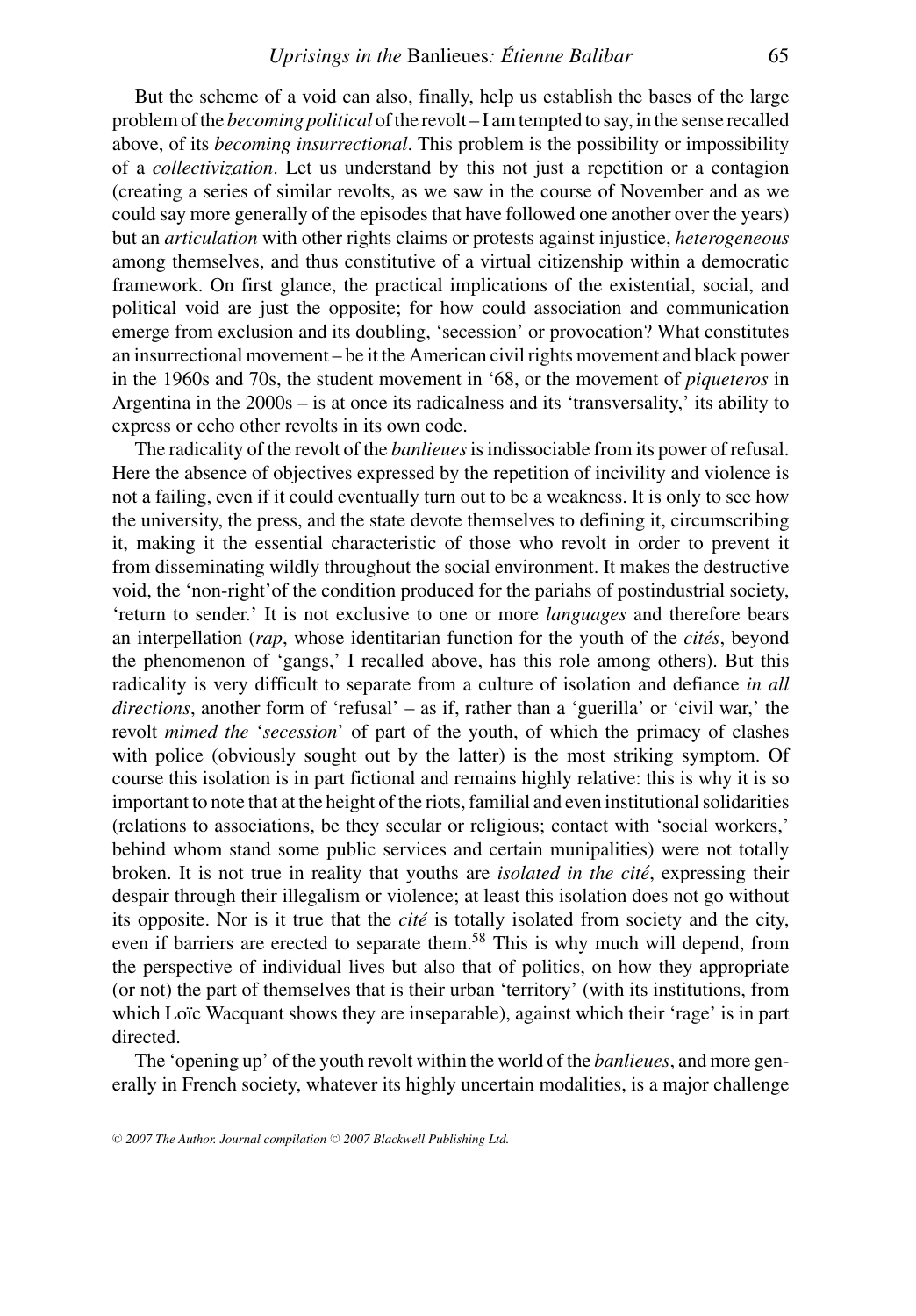that concerns us all. It would mean nothing less than holding in check the *law-and-order project*, or the *reduction of politics to the police*, borne alternately by the forces of the opposition (Le Pen) and components of the powers that be (Sarkozy), but that more fundamentally constitutes one of the tendencies of the evolution of capitalism and contemporary public administration. This project tends to establish a *permanent* segregation of social space, especially in the most conflictual regions, of 'dangerous' groups, without well-defined limits, but identified by racial characteristics and a whole set of cultural, social, and urban stigmas in a way that concentrates the mistrust, hostility, and resentment of whole part of the population, especially the popular classes – the closest to them in urban space as well as in living conditions. It thus justifies and reinforces state violence in advance. In a narrowing circle, *demands for repression* from below, what Gilles Deleuze called 'micro-fascism,' corresponds to *specultacular or everyday operations* of control and repression, which we know change little in the state of general insecurity (when they do not reinforce it), to say nothing of its structural causes, but mask the government's powerlessness and lack of representativeness behind a show of authority, maintaining a share of the dominated and the exploited, whose living conditions are ever harder, in the illusion that the state 'protects' them and 'takes care' of them – since it harasses and strikes others who can be identified as internal foreigners.59

There is doubtless no other way of defeating such a political project (which is broadly shared today, to varying degrees and more or less openly, within the dominant class and has become 'popular' for a large share of public opinion) than by *isolating it* in turn within the City, this time in the broad, constitutional sense of the term. But for this it is necessary to transform the power of the negative and the violence of exclusion little by little into a 'dialectic' of convergence and mutual recognition of all kinds of resistance that the system of representation and generalized social competition subjects to a regime of 'dismemberment' (*écartèlement*).<sup>60</sup> Since last November the extreme difficulty of this conversion has been repeatedly emphasized, sometimes by forcing sociological realities,<sup>61</sup> for example during the 'anti-CPE movement' of French students that followed the revolt of the *banlieues* by a few months (March 2006), whose political codes reflected completely different logics inherited from working-class trade-unionism or May '68 and its aftershocks in the 1980s and  $90s$ .<sup>62</sup> This difficulty is very real. It would in fact be necessary to lay bare and confront the *contradictions within the people* as such, which the riots served to reveal – between young and old, 'insecure' and (relatively) 'protected,' 'nationals' and 'foreigners' (or those regarded as such), and perhaps above all *boys* and *girls* among youth, who certainly do not make up two antagonistic 'worlds,' but who clearly have quite different cultures of relating to institutions and imaginaries of action – from 'within' (in the *cité*, in the *banlieue*, in France '*d' en bas*').<sup>63</sup> And it would be necessary that, still 'within,' all the *mediations* constitutive of 'civil society' that bear active citizenship (of which teams of social workers, but also resident associations, be they secular or religious, form a part) be mobilized and articulated in practice.<sup>64</sup> Obviously I have no recipe to propose from the outside in these matters. I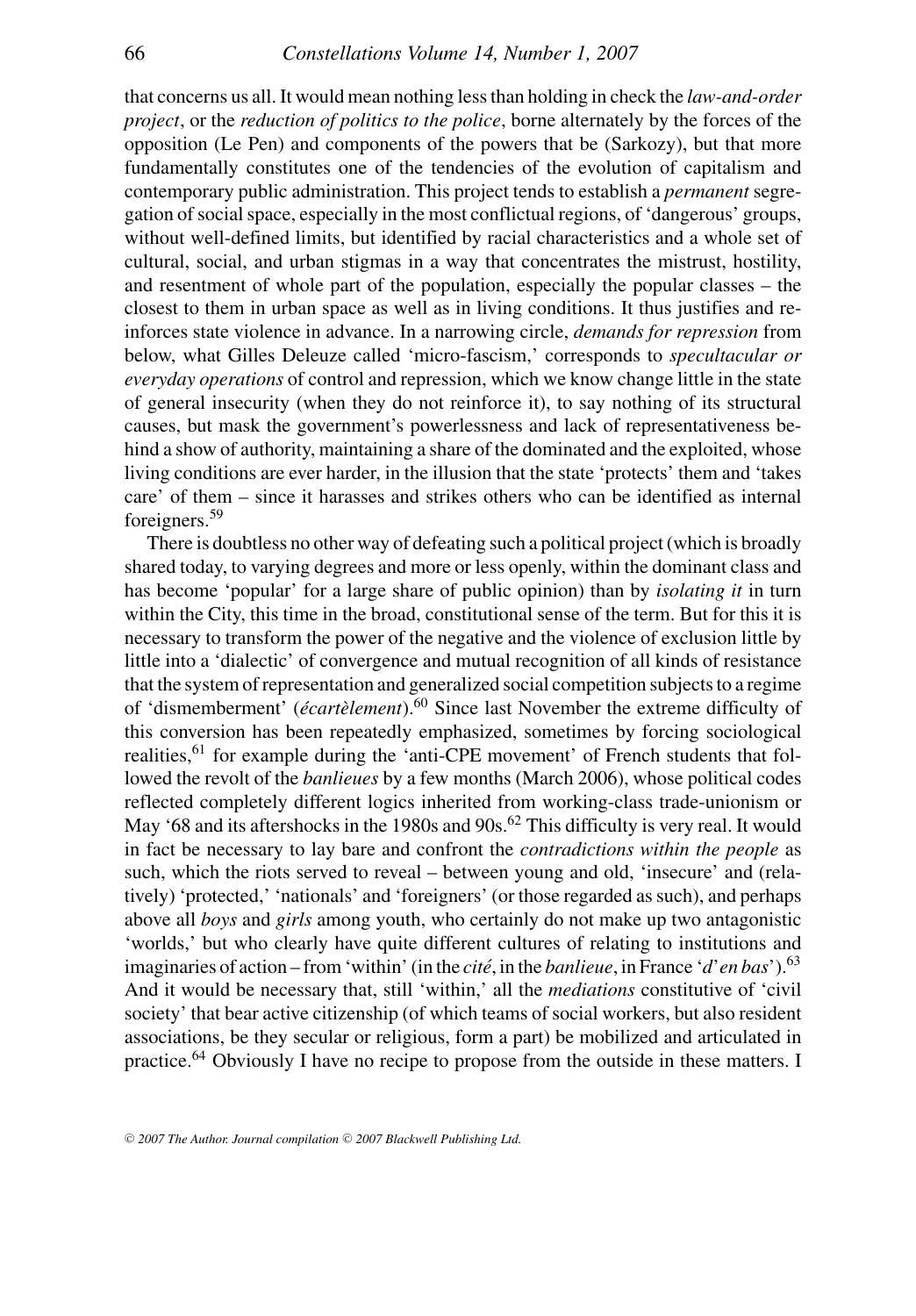limit myself to interpreting the signs that reach us and trying to transform them into questions.

(Translated by James Ingram)

#### NOTES

This paper originally appeared in French under the same title in *Lignes*(Nov. 2006). It is the expanded version of a paper presented May 10, 2006 at the University of Chicago at the invitation of the Franke Institute for the Humanities and the Chicago Center for Contemporary Theory. My best thanks to these institutions.

1. One exception was the excellent special issue of *Lignes* 19 (Feb. 2006), "Le soulèvement des banlieues."

2. In his smart little book, *La psychose francaise. Les banlieues: le ban de la République* (Paris: Gallimard, 2006), Mehdi Belhaj Kacem, inspired by Agamben (*Homo Sacer: Sovereign Power and Bare Life* (Stanford: Stanford University Press, 1998)), plays systematically with the common etymology of the derivatives of 'ban' (an old medieval institution of remote Indo-European ancestry that unites opposites: putting in common and placing beyond the law): ban-ishment (*ban-nissement*, *ban-ni*), but also ban-dit and *ban-lieue*. The etymological origin of '*banlieue*' in '*ban-lieu*' – place of the ban – is substantiated by Jean-Marc St´eb´e, *La crise des banlieues* (Paris: PUF, Que-sais-je, 1999).

3. Of course, this opposition marks the extreme terms of a sociological and political polarity: the *banlieues*, especially around Paris, offer a whole range of social and living conditions. We must not forget their important function in maintaining a certain cultural public service (through theaters and cultural centers) that serves the capital itself. And it will not be considered an accident that some political resistance to the state of emergency sought by the government during the 'events' and attempts to mediate or resolve the crisis came from representatives of these 'popular' *banlieues* with diverse populations ('*cités*,' public housing projects, stable working class, civil servants...), like Saint-Denis or Aubervilliers.

4. See Loïc Wacquant's essential Parias urbains. Ghetto, Banlieues, Etat (Paris: La Découverte, 2006), whence I borrow the 'institutional' criteria for defining and comparing spaces of 'urban marginality' below – while contesting some of his judgments. In English see also the webcast of his debate on "Roots of the Riots in the French City": <http://webcast.berkeley.edu:8080/ramgen/ events/igs/french riots.rm>

5. Saskia Sassen, *The Global City: New York, London, Tokyo* (Princeton: Princeton University Press, 1991).

6. Hans-Magnus Enzensberger, *Civil Wars: From LA to Bosnia* (New York: New Press, 1994).

7. To recall the basic chronology: on June 20, 2005, the day after the murder of a little boy in the 'Cit´e des 4000' at La Courneuve, struck by two stray bullets, Interior Minister Sarkozy appeared in the *cité* (surrounded by a large police escort) and, speaking in the street to the inhabitants, announced his intention to 'fire-hose' (*nettoyer au Kärcher*) the areas clean of violence and delinquency. On October 25, the same minister showed up in Argenteuil to announce a rehabilitation plan for the *banlieues* and, booed by the young residents, repeated his threats to bring them into line by dealing with the 'rogues' (*voyous*) and 'scum' (*racaille* – a term sometimes used by *banlieue* youth gangs to refer to themselves derisively, along with others). On October 27, three teenagers pursued by police, who wrongly identified them as thieves, hid in an electrical transformer at Clichy-sous-Bois, where the police left them. Two of them, Bouna Traoré and Zyed Benna, aged 15 and 17, were electocuted, while the third was seriously injured. At the news, hundreds of youths set fire to cars and stores in Clichy, setting off a cycle of (mainly nocturnal) riots that would last three weeks and spread progressively from the *banlieues* and *cités* to almost all of France. The police and the government successively insisted that they had proof that it was a case of delinquents, and that they did not know that the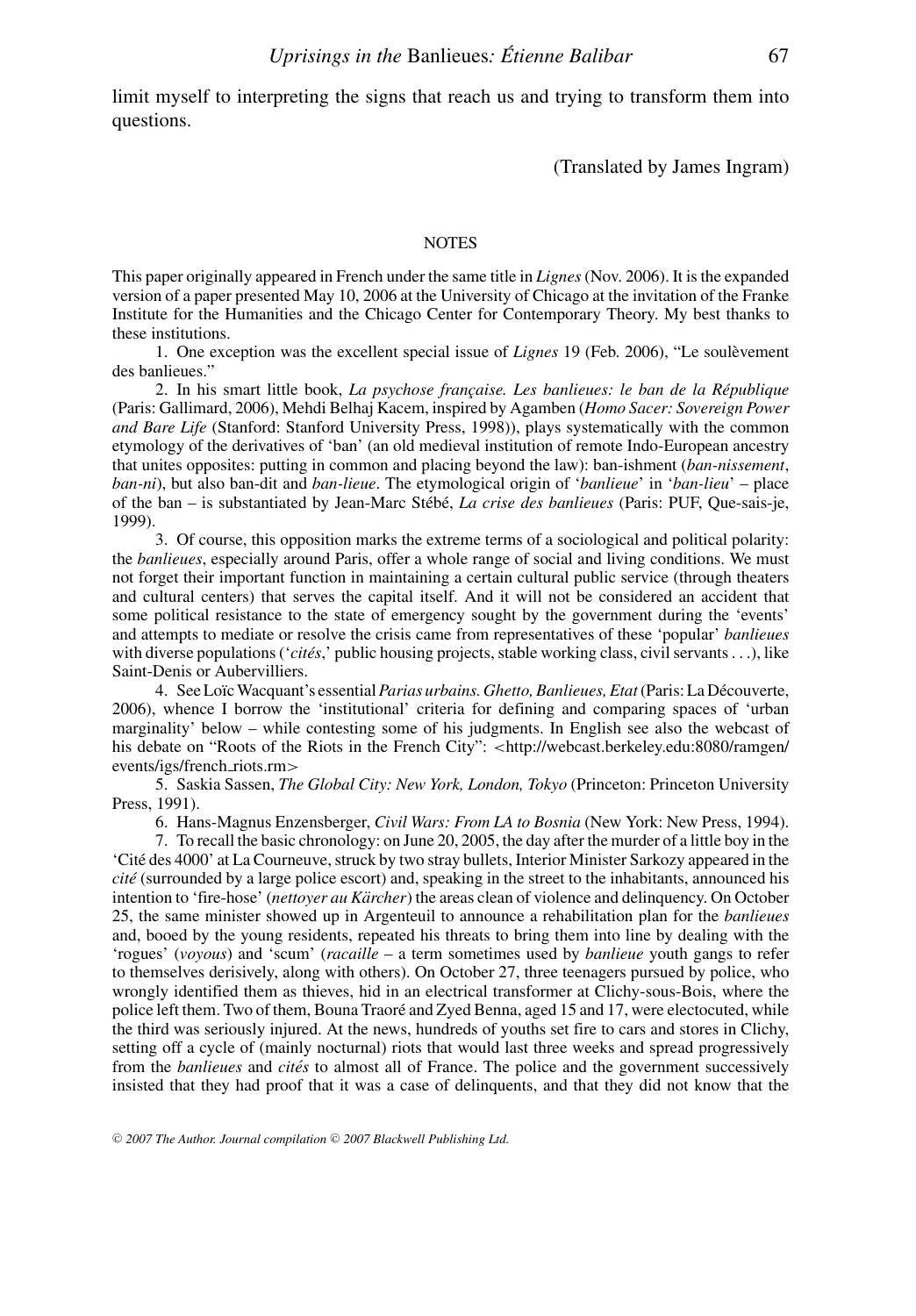youths were in mortal danger. To date, an internal police inquiry has established that the information released by the government at the time was wholly falsified. All the same, the truth as has not been officially settled and the extremely serious police misdeed has not been punished in any way. See Hugues Lagrange, "Autopsie d'une vague d'´emeutes," in *Emeutes urbaines et protestations. Une ´ singularité française*, ed. Lagrange and Marco Oberti (Paris: Presses de Sciences Po, 2006). See also the special issue of *Mouvements*, "Émeutes, et après?," 44 (March-April 2006).

8. Passed by the National Assembly on November 8, 2006 at the Prime Minister's request with the support of the Socialist deputies, the law declared a state of emergency in a group of cities and communes at the mayor's request, and was extended for three months on November 18 (without Socialist support). It allowed a large number of arrests, summary hearings, and court convictions (2787 between October 28 and November 15). A great many mayors of all parties nevertheless called the law useless and refused to invoke it. See Evelyne Sire-Marini, "L'´etat d'urgence, rupture de l'Etat de droit ou continuité des procédures d'exception," Mouvements 44.

9. See Sophie Body-Gendrot and Catherine Wihtol de Wenden, *Police et discriminations* raciales. Le tabou français (Paris: Editions de l'Atelier/Editions Ouvrières, 2003); Fabien Jobard, "Sociologie politique de la 'racaille'," in *Emeutes urbaines et protestations ´* .

10. See E. Renault, *L'expérience de l'injustice* (Paris: La Découverte, 2004).

11. Sometimes under threat: a suspension of family allowances is periodically brandished against 'deficient' parents.

12. Giorgio Agamben, *State of Exception* (Chicago: University of Chicago Press, 2005).

13. See Bertrand Ogilvie, "Violence et représentation. La production de l'homme jetable," *Lignes* 26 (October 1995).

14. Many descriptions nevertheless strikingly insisted on the fact that, from the time the fires spread, the the rioters' objective was always to 'make the police run' (and make fools of them) rather than confront them head-on. See A. Bertho, "Nous n'avons vu que des ombres," *Mouvements* 44.

15. With the notable exceptions of the western cities and Marseille, although it is considered to have high levels of social and ethnic tension.

16. CNN sent one of its star reporters, Christiane Amanpour, who specializes in risky reports from Iraq and other war zones, to Seine-Saint-Denis to deliver commentaries against a background of burning cars and street fights with the police, as if in Baghdad ...

17. The paradox is that Mbembe, who first published his book, *On the Postcolony* (Berkeley: University of California Press, 2001) in French in 2000 (reissued in 2005), was largely ignored in France until the English translation became an object of heated discussion in universities across the Atlantic.

18. Commentary No. 174, Dec. 1, 2005 (http://www.binghamton.edu/fbc/174en.htm).

19. See esp. her chronicle, "Le retour du politique oublié par les banlieues," *Lignes* 19 (Feb. 2006). An Indologist and feminist philosopher originally from Yugoslavia who has lived and taught mainly in France since the outbreak of the Balkan wars, Ivekovic is the author notably of *Le sexe de la nation* (Paris: Leo Scheer, 2003).

20. The ambivalence of 'rap' culture, at once a language of revolt and provocation against the repressive apparatus and a sexist 'code' (which can, however, be used ironically), has been one of the interpretive stakes of the events of November 2005. It echoed as far as the columns of the *New York Times*, in the form of a violent editorial by David Brooks, "Gangsta, in French," November 10, 2005.

21. See in particulier the work of Gayatri Spivak.

22. "La République et sa Bête. A propos des émeutes dans les banlieues de France," www.icicemac.com, posted Nov. 7, 2005; "Figures du Multiple. La France peut-elle réinventer son identité," multitudes.samizdat.net, posted Nov. 24, 2005.

23. An expression borrowed from Catalan philosopher Josep Ramoneda in an article in *El Pais* ("De l'Etat social à l'Etat pénal," Nov. 8, 2005), also to be found in the work of Loïc Wacquant.

24. With this description Mbembe in my opinion does not sufficiently take into account another statist tradition that comes from the Vichy regime, as we now see in the hunt for "illegal children" even in educational institutions. However, these two traditions are certainly not sealed off from one another ...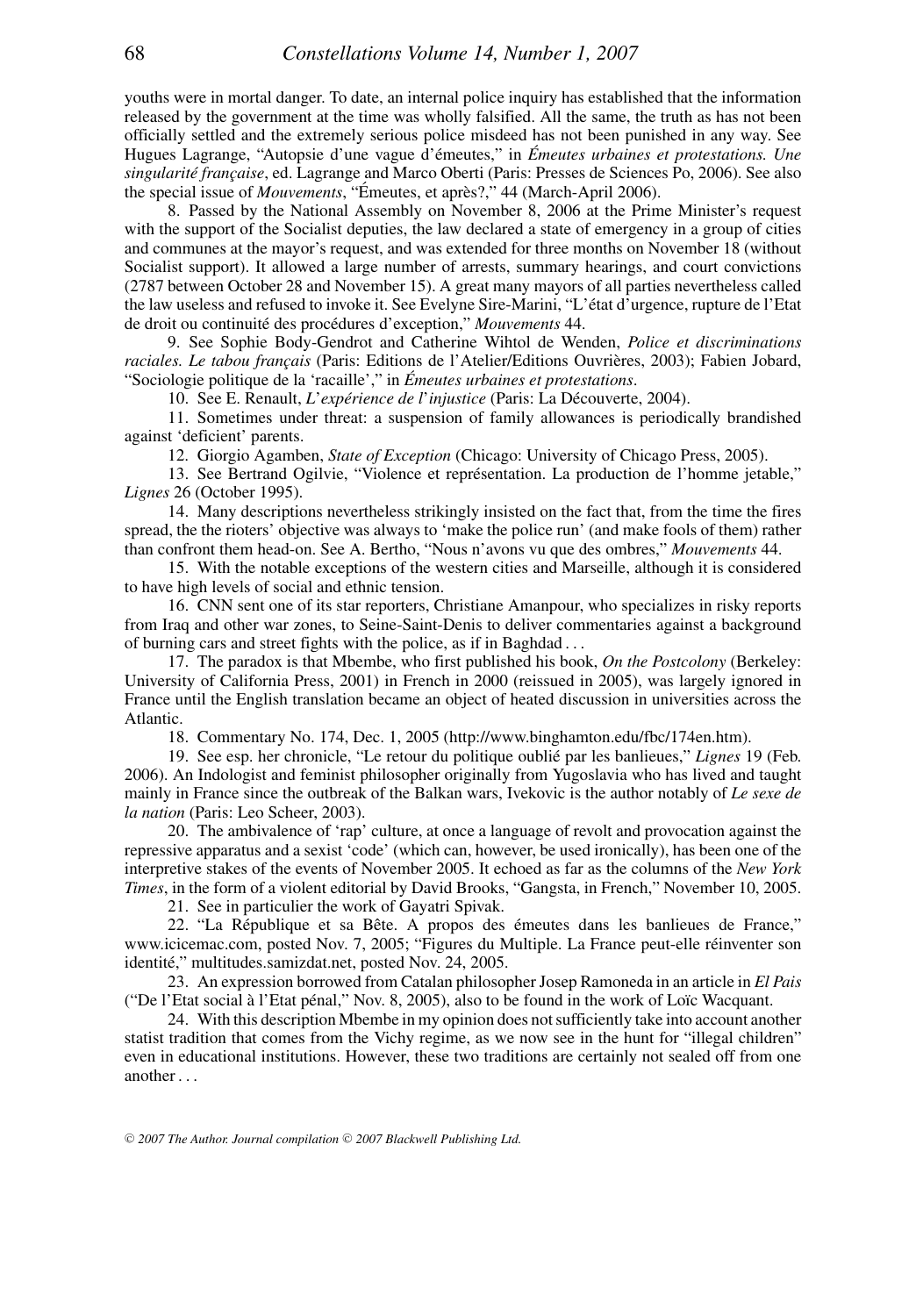25. Mbembe's critique meets, without identifying with, that developed by the 'Indigènes de la République,' discussed below.

26. This is to say a place used by Muslims for preaching and prayer, since there are no real mosques in the *banlieues*, construction being tied up by a whole system of obstacles.

27. An appeal by the Conseil Français du Culte Musulman, transmitted to the National Assembly November 8, 2005 and reiterated in the regions.

28. On the development and limits of 'neo-communitarian Islam' among youth of immigrant origin, see (despite its date) F. Khosrokhavar, *L*'*islam des jeunes* (Paris: Flammarion, 1998).

29. There are of course all kinds of 'political Islam' that are in no way interchangeable: moderate and extremist, tranditionalist and modernist, assimilationist and secessionist. This quick diagnosis is meant to apply to all of them.

30. O. Roy, *The Failure of Political Islam* (Cambridge, MA: Harvard University Press, 1994 (1992)); Bernard Dréano, "Notes sur l'Islam politique en France," Réseaux citoyens, Feb. 15, 2005, http://www.reseauxcitoyens-st-etienne.org/article.php3?id article=541.

31. Thus Jacques Chirac: "It is a matter of an identity crisis" (not a social crisis), or Paul Thibaud (former editor of *Esprit*): "It is a matter of a social crisis" (not an identity crisis)...But both are obliged to evoke in a generic way the fact of *discrimination* and the revolt it engenders. Here we have an index of two rival hermeneutics for the November 2005 that tend to divide interpretations (despite attempts to reconcile or combine them): class reductionism and racial reductionism. Neither on its own can account for the event's *excess* or *anomaly* in relation to its models or prefigurations.

32. This is obviously the meaning of Loïc Wacquant's enterprise, cited above, which is essentially the fruit of field studies and the elaboration of a comparative theoretical model of the relation between marginality and institutions in France and the United States (*banlieues* and ghettos). However, it seems to me that Wacquant, who speaks of a 'mixed logic' and 'mixed riots,' tend to regard class as *primary* and race (or ethnicty) as *secondary*.

33. See the comparative work edited by Christophe Bertossi, *European Anti-Discrimination and the Politics of Citizenship: France and Britain* (Basingstoke: Palgrave, 2006).

34. Robert Castel, *L*'*insecurit ´ e sociale ´* . *Qu*'*est-ce qu*'*etre prot ˆ eg´ e?´* (Paris: Seuil, 2003).

35. A theme used by politicians of the right as well as the left, notably by the two main declared presidential candidates, Nicolas Sarkozy and Ségolène Royal.

36. Statement by Mme. Hélène Carrère d'Encausse, permanent secretary of the Académie Française, on Russian television: "Everyone is astonished: why are African children in the streets and not in school? Why can't their parents buy an apartment? It's clear why: many of these Africans, I'm telling you, are polygamous. In one apartment there are three wives and 25 children. They are so crammed that they are no longer apartments but God knows what! One understands why these children are running in the streets." *Libération*, Nov. 16, 2005.

37. This construction and the psychological effects it produces are described in detail by Evelyne Ribert, *Liberte,´ egalit ´ e, carte d ´* '*identite. Les jeunes issus de l ´* '*immigration et l*'*appartenance nationale* (Paris: La Découverte, 2006), ch. 5, "D'éternels enfants d'immigrés."

38. For a recent discussion of the limits of the validity of this opposition, see Olivier Schwartz, "haut, bas, fragile. Entretien avec Annie Collovald," *Vacarme* 37 (Fall 2006).

39. Jacques Donzelot, *Quand la ville se defait. Quelle politique face ´ a la crise des banlieues `* (Paris: Seuil, 2006); Cyprien Avenel, "Les émeutiers de la politique de la ville," *Mouvements* 44. The generalized transition of capitalism to competition between territories is described by Pierre-Noël Giraud, *L'inégalité du monde* (Paris: Folio-Gallimard, 1996). See also Giraud's essay in this issue.

40. I distinguish myself on this (terminological, but also political) point from Loïc Wacquant, who speaks of 'de-proletarianization' because he identifies the 'proletariat' with the *organized*, if not institutionalized, *working class*. I speak on the contrary of 're-proletarianization' because the original use of the term in Marx distinguished it from the 'working class' and connoted the *insecurity* of the condition the worker, 'pushed and pulled,' defenseless, before capital.

41. See the internet site of the Mouvement des Indigènes de la République: <http://www.indigenes-republique.org/>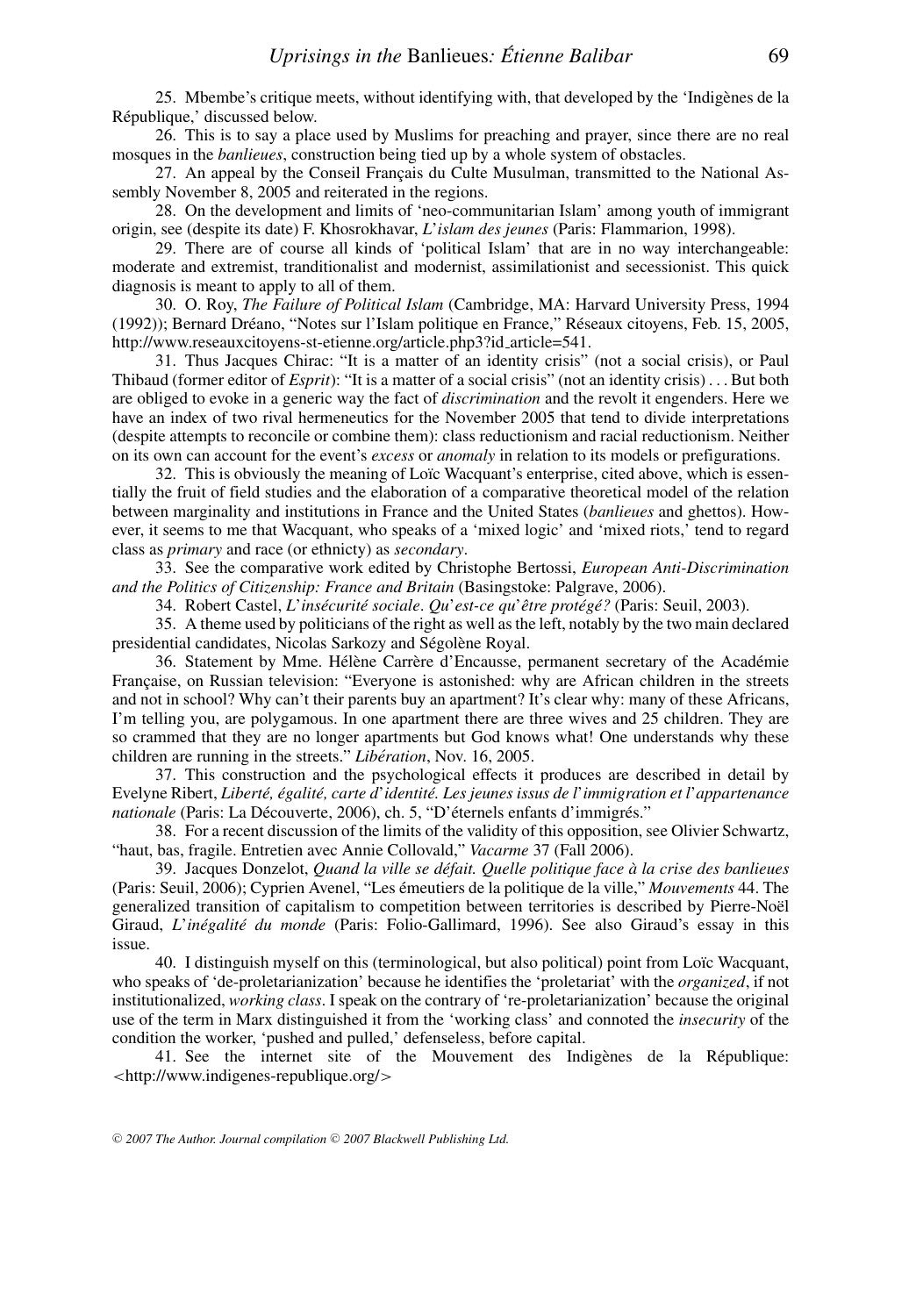42. See E. Balibar, "Sujets ou citoyens. Pour l'égalité," Les Temps Modernes (March-May 1984), reprinted in *Les frontières de la démocratie* (Paris: La Découverte, 1992); *Race, Nation, Class: Ambiguous Identities*, with Immanuel Wallerstein (London & New York: Verso, 1992).

43. From this moment, however, there is a risk of mimicry: once we note the ideological and institutional insistence on this absurdity – 'immigrants' born in France of partents who are sometimes themselves French – it is tempting to look for the cause *upstream*, in its 'origins' – not, however, as the result of racist discourse (they always also bear with 'them' the stigma of their indelible origins: color, customs, aptitudes, religion) but, to the contrary, according to a reversal typical of the antiracist tradition (what stigmatizes them is never anything but the effect, the projected image of the 'colonial' system that subjugated their fathers and ancestors). The signifier '*Indigenes ` de la République*,' however, is less simple and less instrumentalizable than that: it could also be paradoxically be understood in the opposite way, as a sort of 'performative reversal'of colonial discourse (the 'indigeneous' of the French Republic, born of its blood and on its soil, *is us*, which it never properly wants to recognize ...). This paradoxical interpretation would have the advantage of bringing to the center the question of the designation and exclusion as 'foreigner' of those who are the most authentic product of our *own*, *national* history.

44. Article 2 of the French Constitution of 1946 (repeated by those that followed) reads: "France is an indivisible, secular, democratic, and social Republic. It guarantees the equality before the law of all its citizens without distinction based on origin, race, or religion ..." On the forms and practical effects of this gaping contradiction, see V. De Rudder, C. Poiret, F. Vourc'h, *L'inégalité raciste. L*'*universalisme republicain ´ a l `* '*epreuve ´* (Paris: PUF, 2000).

45. And sometimes in ways that revoke already acquired citizen rights, as in the case of the "denationalization" of Jews decreed by the Vichy regime. On its extension in Algeria in the form of the abrogation of the Crémieux decree, see Benjamin Stora's recent book, *Les trois exils juifs d'Algérie* (Paris: Stock, 2006).

46. Étienne Balibar, We, the People of Europe? Reflections on Transnational Citizenship (Princeton: Princeton University Press, 2003).

47. Such a description is exposed to the objection that, at least for *nationals*, civic rights are accessible to all. And it is not without interest that after the riots a voter registration drive among *banlieue* youth was set in motion, initiated by comedian Jamel Debbouze and rap singer Joey Starr. But it met its limit, no doubt because of the obvious gap in the eyes of those affected between formal rights and effective political representation, which holds just as much for 'nationals' and helps make them 'internal foreigners.'

48. Often themselves of 'immigrant' origin, but in another historical context, an integral part of which was a high level of working-class political and union organization. See the apposite remarks of St´ephane Beaud and Michel Pialoux in the conclusion of their premonitory book, *Violences urbaines, violence sociale. Genese des nouvelles classes dangereuses `* (Paris: Fayard, 2003). On the FN vote, see the figures and commentary by Nonna Mayer from the 2002 presidential elections: http://www.tnssofres.com/etudes/dossiers/presi2002/itv mayer.htm.

49. This theme is common, albeit on the basis of different premises, to Herman van Gunsteren, *A Theory of Citizenship: Organizinig Plurality in Contemporary Democracies* (Boulder: Westview, 1998), for whom the essence of citizenship is its 'acquisition' (*citizenship in the making*), and Jacques Rancière, for whom democracy is not a 'political regime' but a movement of claim-making and the critique of oligarchies, *Hatred of Democracy* (London & New York: Verso, 2007).

50. J. Ranci`ere, *Disagreement: Politics and Philosophy* (Minneapolis: University of Minnesota Press, 1998).

51. Not only is this question not foreign to the reflection of the 'Indigènes de la République,' whose angle of approach I have criticized as, to my mind, one-sided; it is probably part of what drives them. The leaders of the oldest generation (like Said Bouamama) are in fact veterans of the '*Marche des beurs*' and '*Convergence 84*,' which tried to find the 'alchemical' formula for converting violence suffered and practiced into a dynamic for winning rights and citizenship, in the name of 'equality,' on the ground and ahead of public opinion, more than 20 years ago.